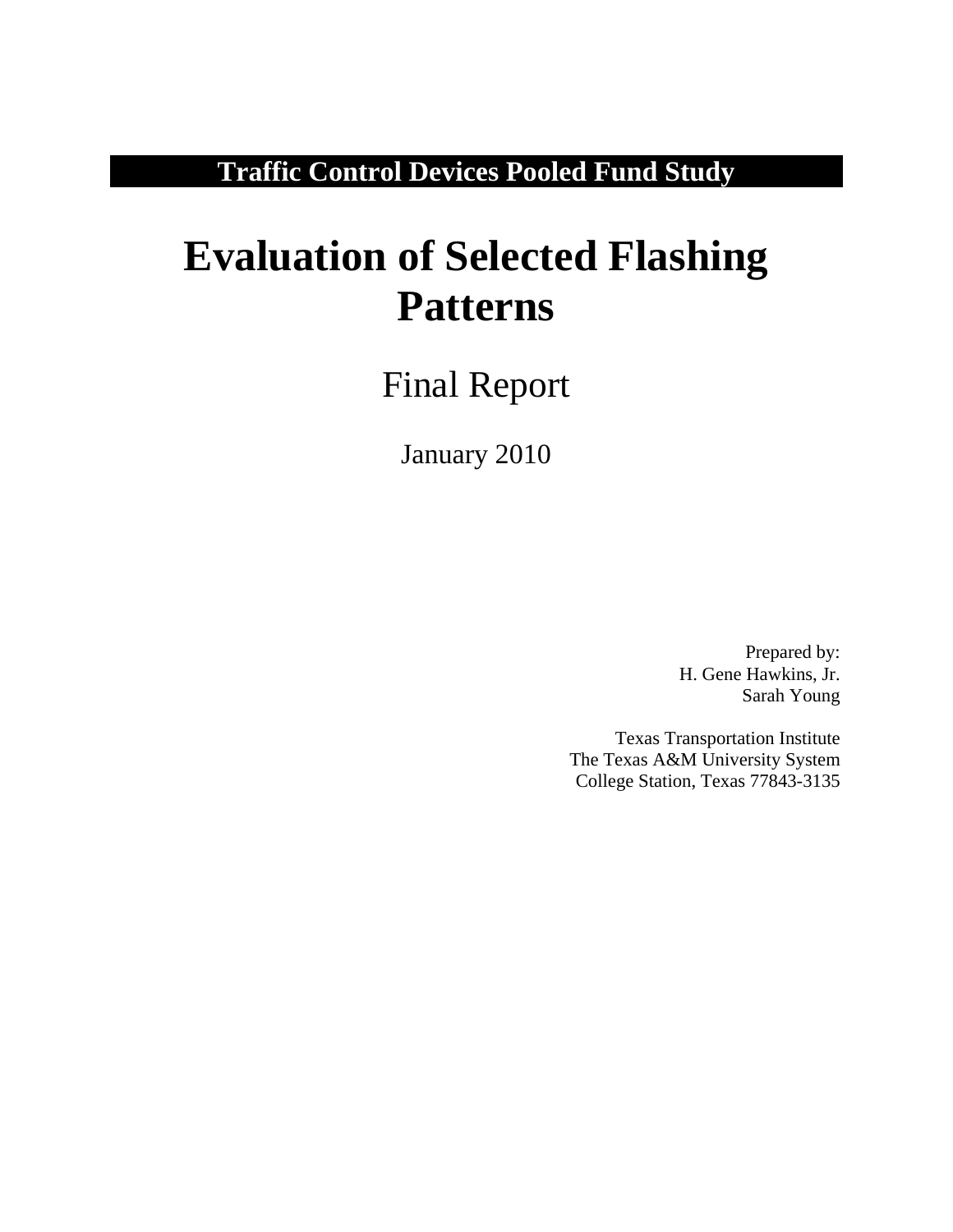This research project was sponsored by the Traffic Control Devices Pooled Fund Study, TPF-5(065). Members of the Pooled Fund Study Panel are as follows:

Johnny Bhullar, California Department of Transportation Mark Wilson, Florida Department of Transportation Kathy Zahul, Georgia Department of Transportation Larry Gregg, Illinois Department of Transportation Tim Crouch, Iowa Department of Transportation Steven Buckley, Kansas Department of Transportation John Smith, Mississippi Department of Transportation Julie Stotlemeyer, Missouri Department of Transportation Dan Waddle, Nebraska Department of Roads Dave Partee, Nevada Department of Transportation William Lambert, New Hampshire Department of Transportation (co-chair) Doug Bartlett, New Jersey Department of Transportation Barbara Abrahamer, New York State Department of Transportation Ron King, North Carolina Department of Transportation Ed Fischer, Oregon Department of Transportation Jim Tenaglia, Pennsylvania Department of Transportation Nick Boozer, South Carolina Department of Transportation Doug Skowronek, Texas Department of Transportation Tom Notbohm, Wisconsin Department of Transportation Roger Wentz, American Traffic Safety Services Association Lee Billingsley, Broward County, Florida Department of Transportation (retired) John Fisher, Los Angeles, California Department of Transportation

Richard Seabrook, Federal Highway Administration, Federal Lands Highway Ed Rice, Federal Highway Administration, Office of Safety Scott Wainwright, Federal Highway Administration, Office of Operations (co-chair) Amanda Emo, Federal Highway Administration, Office of Safety R&D Bryan Katz, Science Applications International Corporation

The objective of the Traffic Control Devices Pooled Fund Study (TCD PFS) is to assemble a group composed of State and local agencies, appropriate organizations and the FHWA to 1) establish a systematic procedure to select, test and evaluate approaches to novel TCD concepts as well as incorporation of results into the MUTCD; 2) select novel TCD approaches to test and evaluate; 3) determine methods of evaluation for novel TCD approaches; 4) initiate and monitor projects intended to address evaluation of the novel TCDs; 5) disseminate results; and 6) assist MUTCD incorporation and implementation of results.

To join the TCD PFS, or for more information about the TCD PFS

- Contact Amanda Emo at (202) 493-3395 or contact Scott Wainwright at (202) 366-0857
- Visit www.pooledfund.org and search for study # TPF-5(065).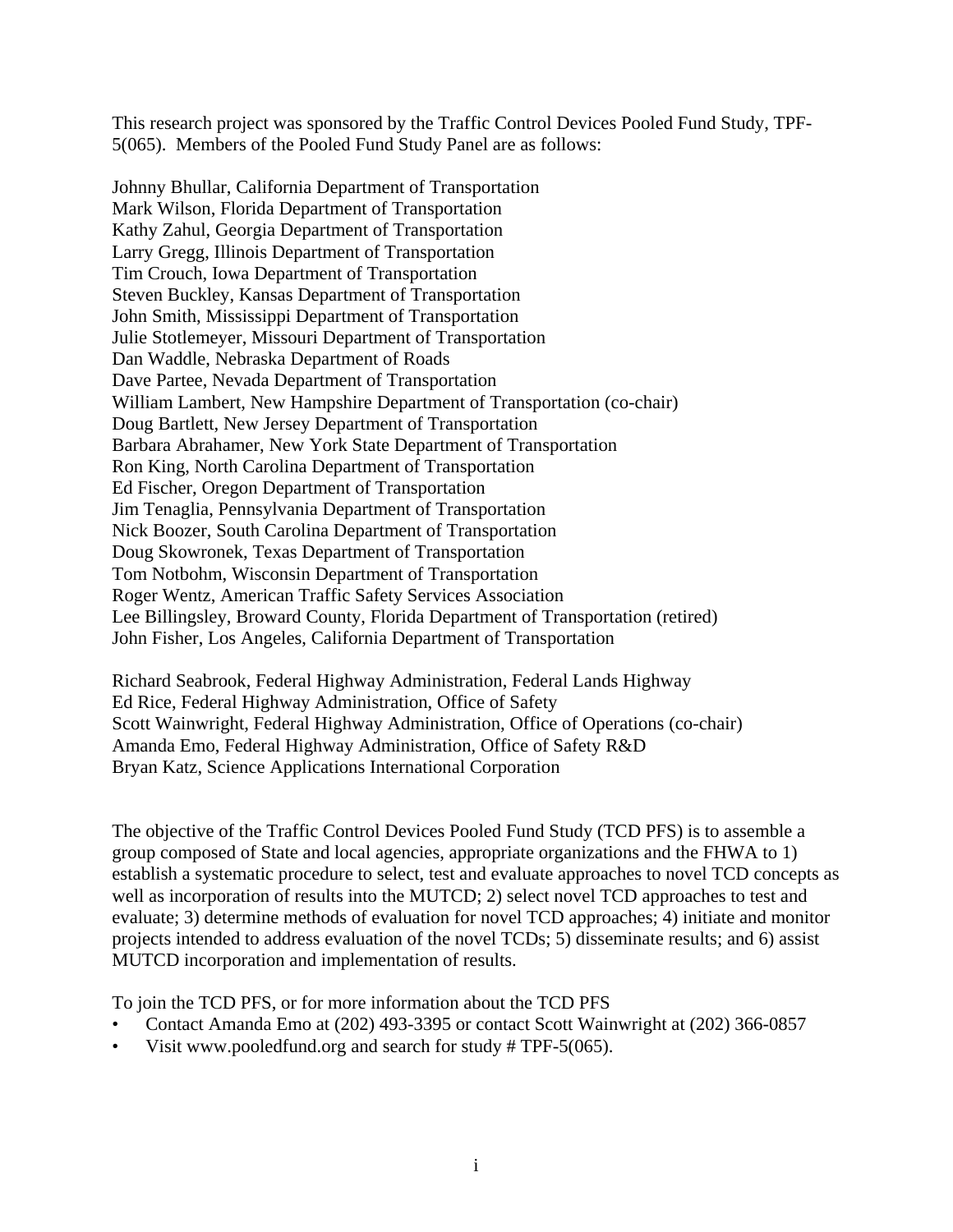#### **EXECUTIVE SUMMARY**

<span id="page-2-0"></span>The Traffic Control Devices Pooled Fund Study (TCD PFS) focuses on a systematic evaluation of novel TCDs addressing human factors and operations issues for each TCD idea. As part of the PFS effort, the Texas Transportation Institute (TTI) evaluated various types of flash patterns for potential application in flashing traffic signals. The flash patterns evaluated were:

- Pattern A (Steady): once on, stays on.
- Pattern B  $(5 \times 0.10)$ : 0.1 on, 0.1 off, 0.1 on, 0.1 off, 0.1 on, 0.1 off, 0.1 on, 0.1 off, 0.1 on, 0.1 off, 0.1 on, 0.1 off (5 flashes at 0.1 sec each separated by 0.1 sec dark intervals)
- Pattern C  $(3\times0.10)$ : 0.1 on, 0.1 off, 0.1 on, 0.1 off, 0.1 on, 0.5 off (3 flashes at 0.1 sec each separated by 0.1 sec dark intervals followed by 0.5 sec dark interval)
- Pattern D  $(2\times0.25)$ : 0.25 on, 0.25 off, 0.25 on, 0.25 off (2 flashes at 0.25 sec each separated by 0.25 sec dark intervals)
- Pattern E ( $1\times0.50$ ): 0.5 on, 0.5 off (1 flash at 0.5 sec followed by 0.5 sec dark interval) Standard flash pattern

The flashing patterns were evaluated through a laboratory study in which research participants were asked to identify the appearance of a simulated flashing beacons projected on a computer screen 25 feet wide by 8 feet tall. The beacons were projected against three backgrounds: black, gray, and a multi-colored moving background. The experiment also presented the beacons in three sizes which represented viewing distances of 100, 200, and 300 feet. Thirty individuals participated in the research study. In addition to looking for the beacon, research participants also were required to use a steering wheel to keep a tracking triangle between two moving lines at the bottom of the screen. Upon seeing the flashing beacon, research participants pulled a lever on the steering wheel, which recorded their response time.

The differences in the mean reaction times across all of the flashing patterns and all backgrounds are not statistically significantly different from one another at a 95 percent confidence interval. This makes it difficult to recommend any one pattern for implementation.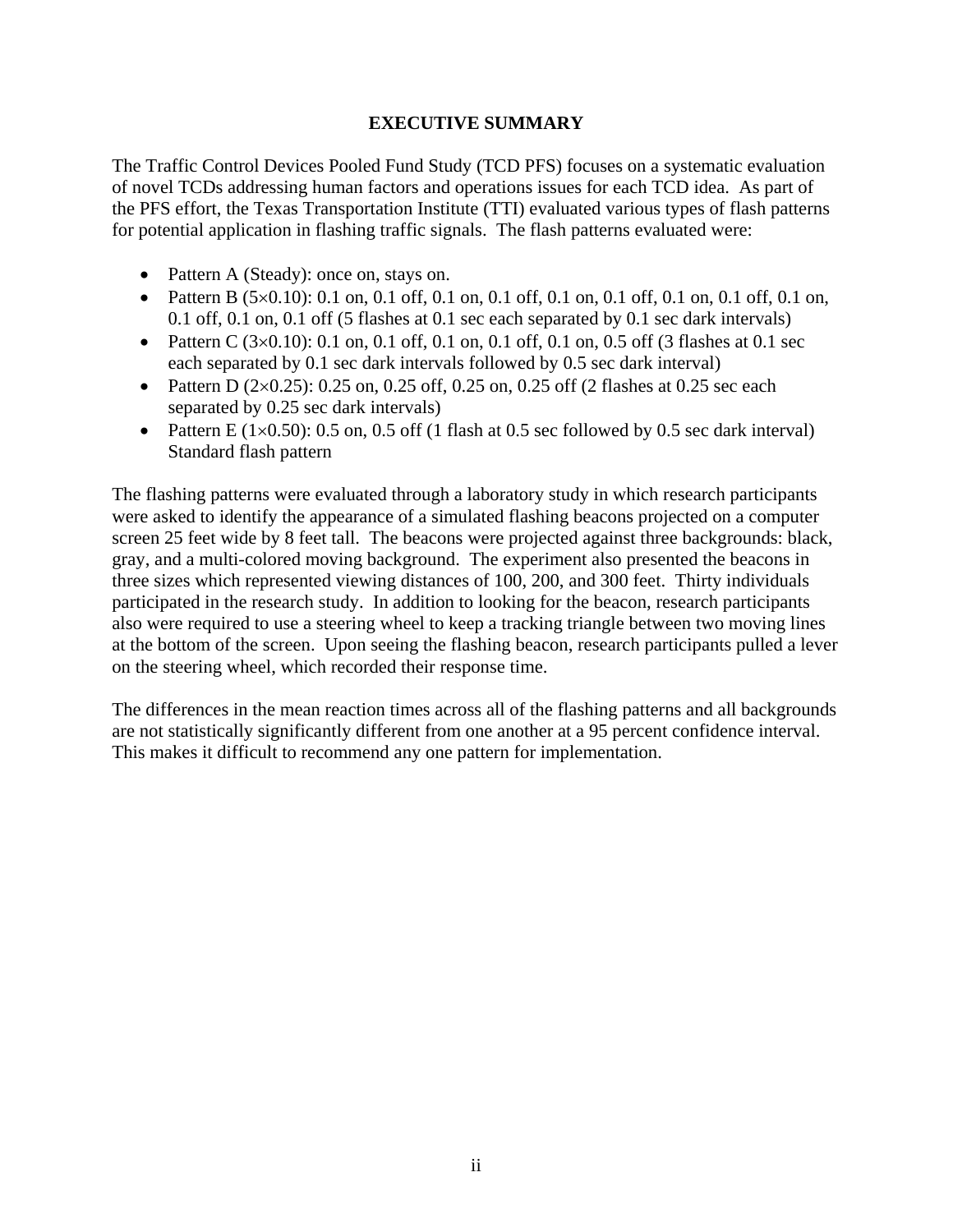#### **ACKNOWLEDGEMENTS**

<span id="page-3-0"></span>The authors of this report would like to thank the Traffic Control Devices Pooled Fund Study panel for their technical and financial support of the project. Particular appreciation is expressed to Sarah Young of TTI for leading the data collection effort and Ben Sutherland with the Texas A&M University Immersive Visualization Center for use of the visualization laboratory for the data collection. The authors would also like to thank Bryan Katz for his guidance and support of the project.

#### **DISCLAIMER**

<span id="page-3-1"></span>The contents of this report reflect the views of the authors, who are responsible for the facts and the accuracy of the data presented herein. The contents do not necessarily reflect the official view or policies of the Federal Highway Administration (FHWA). The United States Government does not endorse products or manufacturers. Trade or manufacturers' names may appear herein solely because they are considered essential to the object of this report. This report does not constitute a standard, specification, or regulation.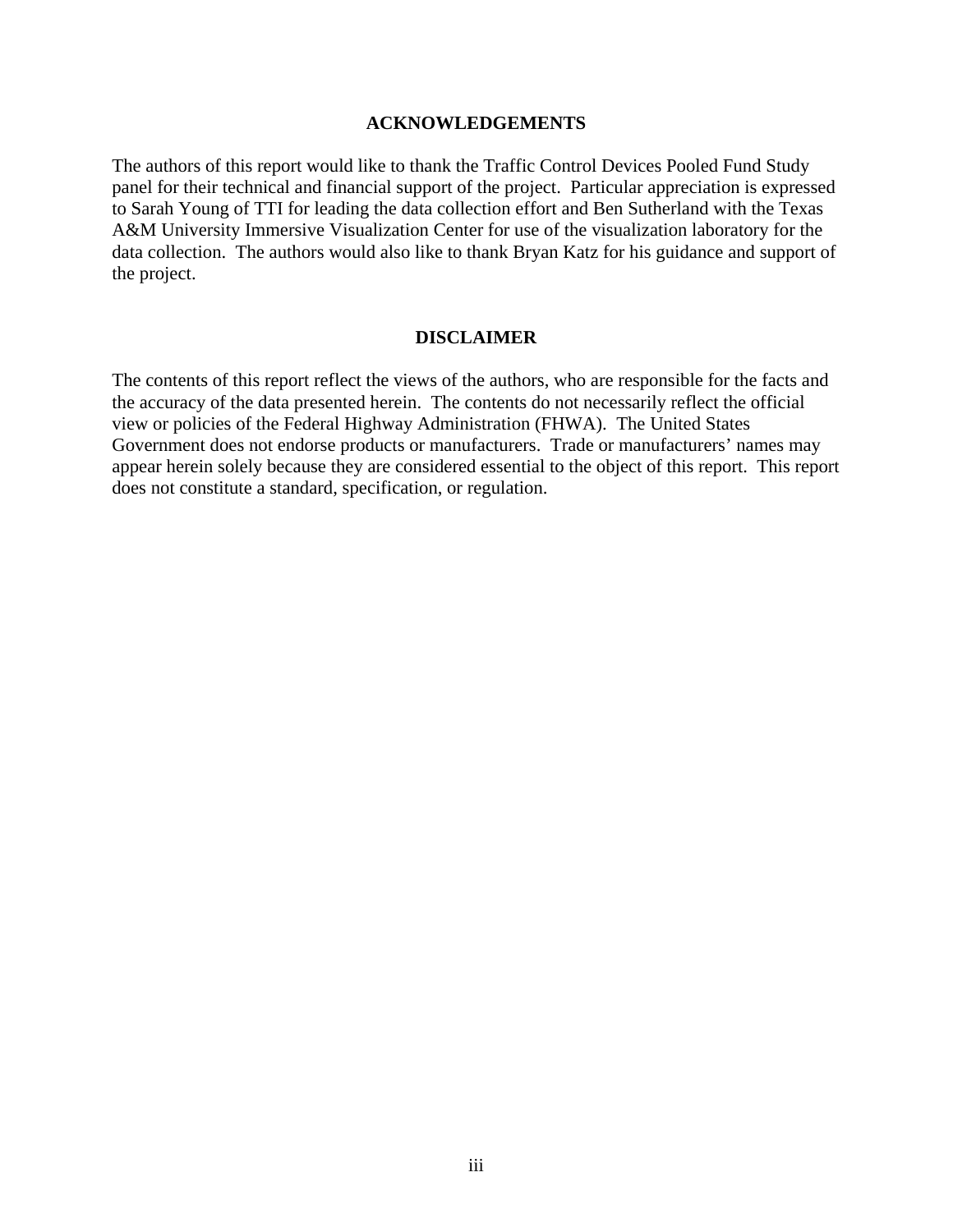## **TABLE OF CONTENTS**

| Page |
|------|
|      |
|      |
|      |
|      |
|      |
|      |
|      |
|      |
|      |
|      |
|      |
|      |
|      |
|      |
|      |
|      |
|      |
|      |
|      |
|      |
|      |
|      |
|      |
|      |
|      |
|      |
|      |
|      |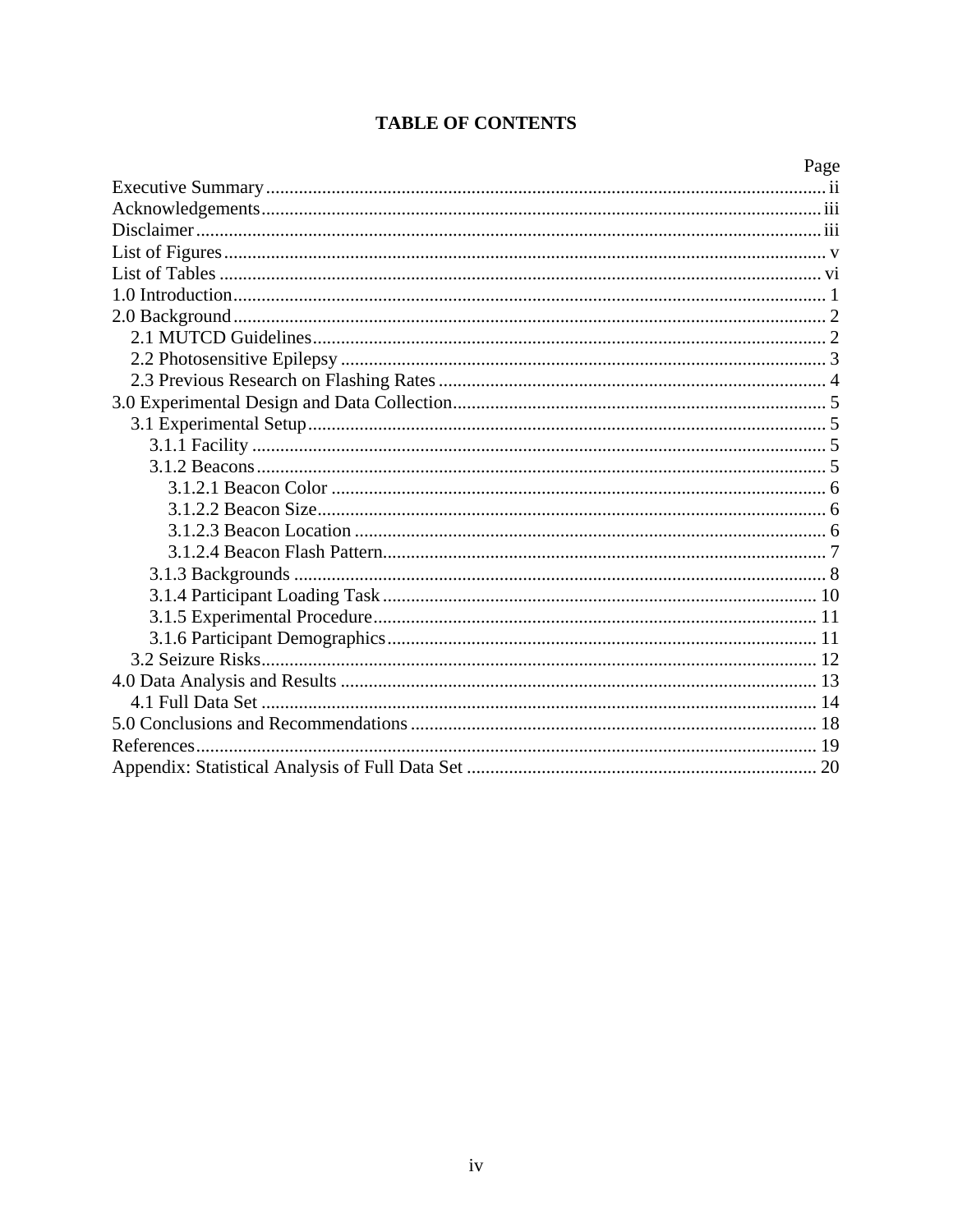## **LIST OF FIGURES**

<span id="page-5-0"></span>

|                                                                                               | Page |
|-----------------------------------------------------------------------------------------------|------|
|                                                                                               |      |
|                                                                                               |      |
|                                                                                               |      |
|                                                                                               |      |
|                                                                                               |      |
|                                                                                               |      |
|                                                                                               |      |
|                                                                                               |      |
|                                                                                               |      |
|                                                                                               |      |
| Figure 11. 95 Percent Confidence Interval Plot of Response Time for the Full Data Set (10,169 |      |
|                                                                                               |      |
| Figure 12. Individual Value Plot of Response Time for the Full Data Set (10,169 Lines)  15    |      |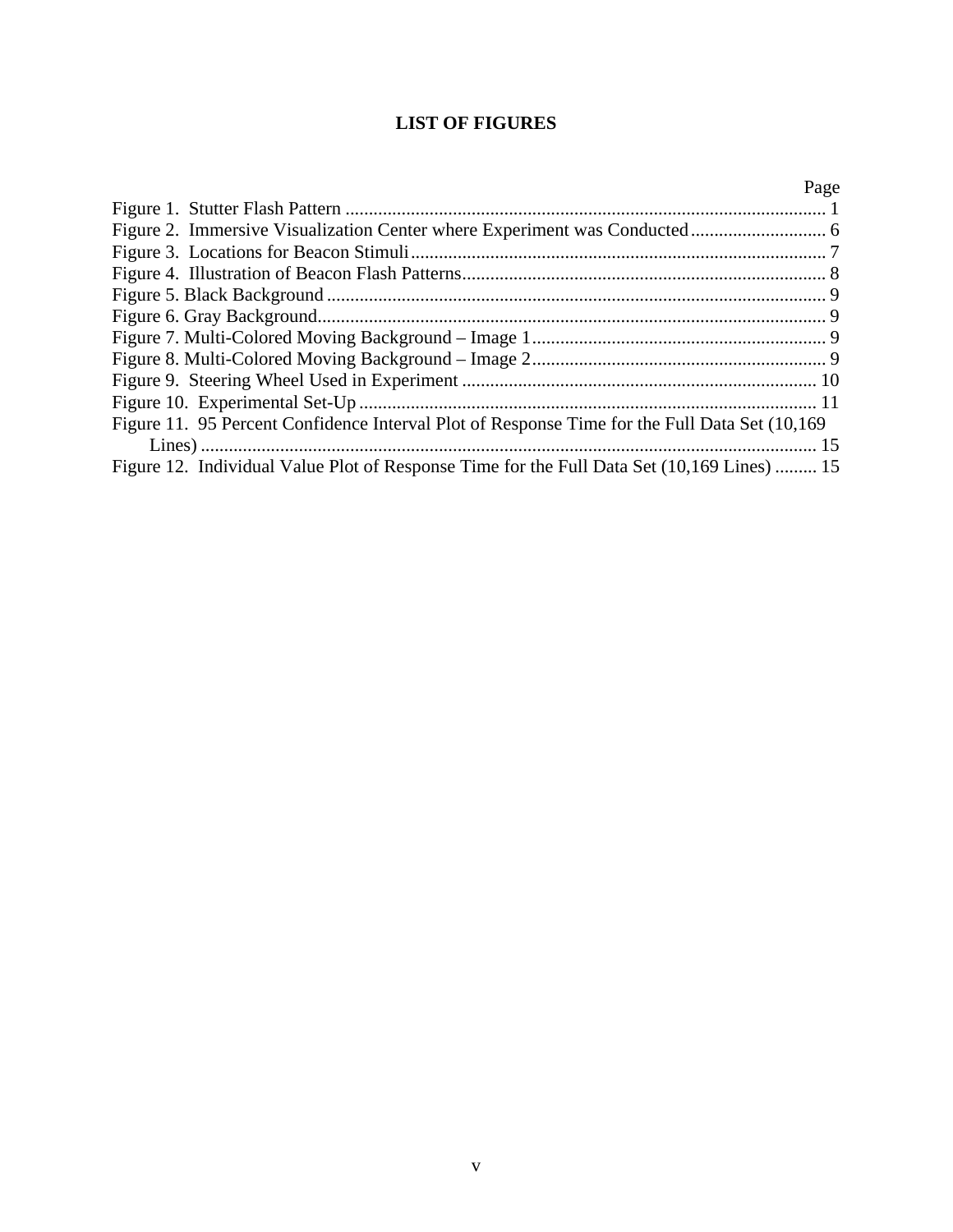## **LIST OF TABLES**

<span id="page-6-0"></span>

|                                                                                               | Page |
|-----------------------------------------------------------------------------------------------|------|
|                                                                                               |      |
|                                                                                               |      |
|                                                                                               |      |
|                                                                                               |      |
| Table 5. Descriptive Statistics for Response Time (sec) for Entire Data Set (10,169 Lines) 16 |      |
| Table 6. Frequency Distribution of Response Time (sec) for Entire Data Set (10,169 Lines) 17  |      |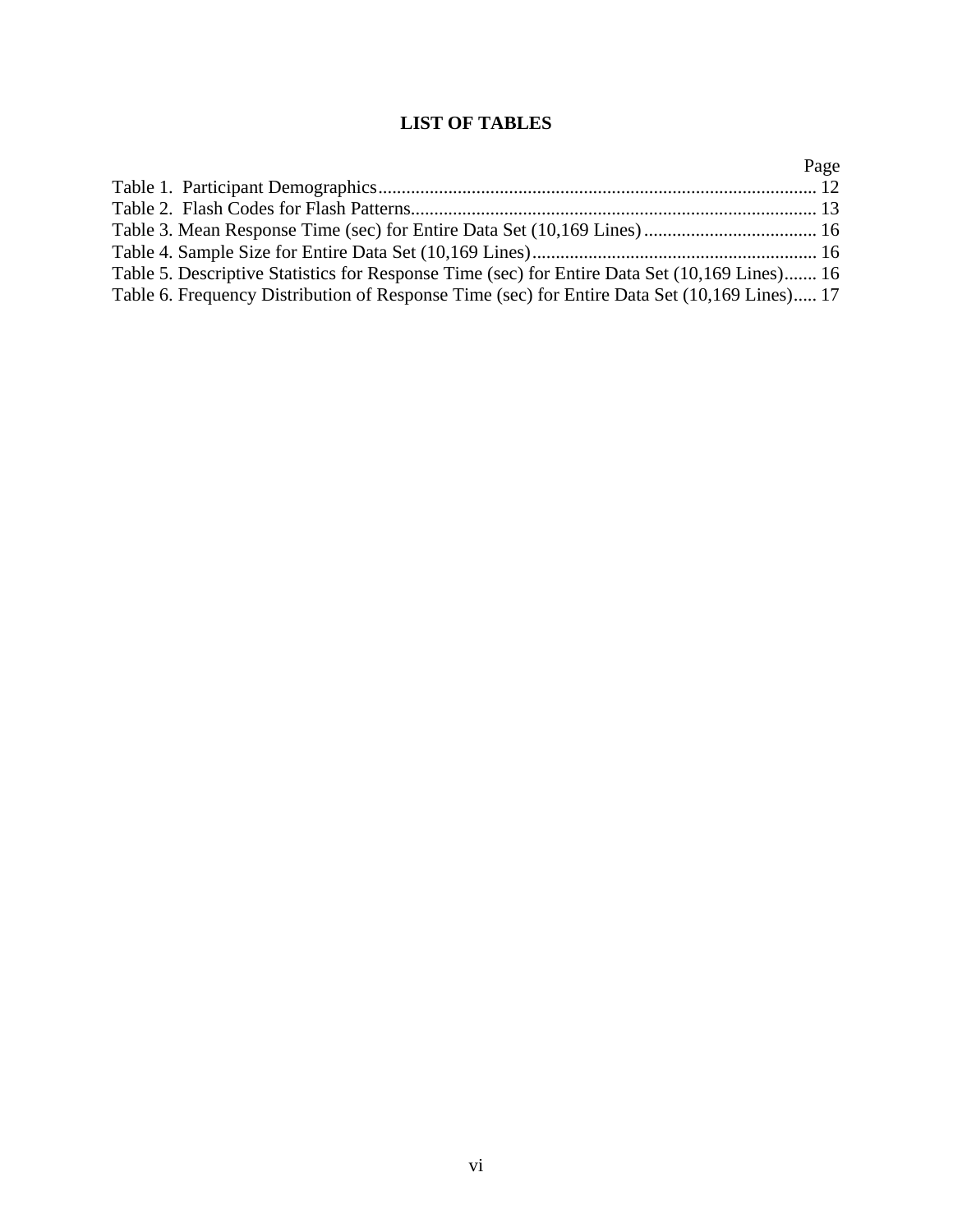#### **1.0 INTRODUCTION**

<span id="page-7-0"></span>Gaining a driver's attention as he or she approach a pedestrian crossing can be a challenging undertaking. One step in gaining a driver's attention is to provide a detectable stimulus. Historically, one of the primary means of improving traffic control device detectability is through the use of an incandescent flashing beacon in or adjacent to the device. However, the use of traditional dynamic treatments, such as incandescent flashing beacons, may have limited effectiveness due to the intensity of the illumination element and the traditional temporal pattern of the flash.

The advent of LED technology in traffic signals provides many benefits and opportunities. One of the opportunities is the ability to implement different flash rates in beacons and other devices. Section 4L.01 of the Manual on Uniform Traffic Control Devices (MUTCD) indicates that different flash rates may be used for in-roadway lights. The "rapid flash" has been used for inroadway lights at pedestrian crossings. Figure 1 illustrates the rapid flash pattern that has been used for in-roadway light applications. In this pattern, the element is illuminated for 0.1 seconds three times, with 0.1 seconds between each illumination. Then there is a 0.5 second dark period before the cycle repeats.



**Figure 1. Stutter Flash Pattern** 

<span id="page-7-1"></span>This flash pattern has becoming the defacto flash pattern for pedestrian crossing applications despite the fact that there has been little to no research as a traffic control device to establish whether this is the most effective pattern for in-roadway lights or any other traffic control device application. However, there has been related research addressing flashing stimuli, which is described in Chapter 2. In this proposed research, the researchers evaluated the detectability of various flashing patterns in a laboratory experiment to determine which type of flashing pattern was easiest to detect while engaged in a tracking task.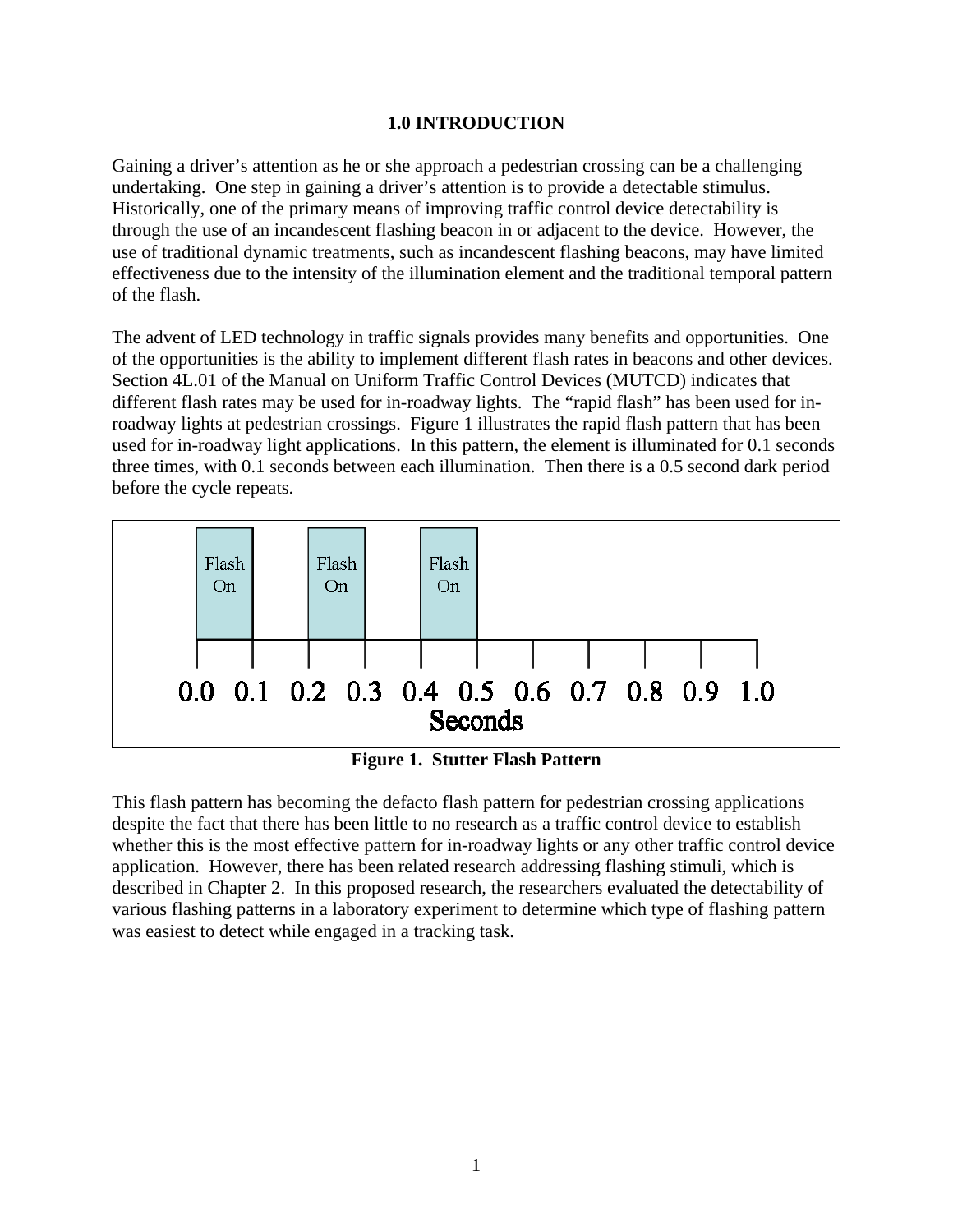#### **2.0 BACKGROUND**

<span id="page-8-0"></span>There is extensive information regarding the evolution, design, and use of flashing indications to solicit attention from subjects in various real and experimental scenarios. This chapter presents a brief summary of previous efforts in three areas: evolution of MUTCD guidelines for flashing indications, the potential for flashing indications to excite a photosensitive epileptic seizure, and general research related to the effectiveness of various flashing rates.

#### <span id="page-8-1"></span>**2.1 MUTCD GUIDELINES**

Flashing indications have been used with traffic signals from the early days of traffic signals in the first quarter of the twentieth century. It appears that the first effort to standardize flashing indications on a national level occurred in the 1935 MUTCD. This was the first edition of the MUTCD. Section 388 of the 1935 MUTCD stated that the flashing rate shall be continuous at a rate not less than 50 nor more than 70 times per minute. It further stated that the illuminated period shall be at least as long as the dark period (1). In the 1948 MUTCD, the flashing rate was changed to not less than 50 nor more than 60 times per minute (2). This is the flash rate that is still specified in the MUTCD today for flashing indications. The 2003 MUTCD contains the following standard for the use of a flashing indication (Section 4D.11) (3):

*The light source of a flashing signal indication shall be flashed continuously at a rate of not less than 50 nor more than 60 times per minute. The illuminated period of each flash shall be not less than half and not more than two-thirds of the total flash cycle.* 

The 2000 MUTCD introduced the use of in-roadway lights with the ability to use a flashing rate that is not continuous. The 2003 MUTCD contains the following standard for the use of a flashing indication in in-roadway lights (Section 4L.02) (3):

*The flash rate for In-Roadway Warning Lights at crosswalks shall be at least 50, but not more than 60, flash periods per minute. The flash rate shall not be between 5 and 30 flashes per second to avoid frequencies that might cause seizures.* 

Part of the reason for providing the ability to use a different flashing pattern with in-roadway lights was the fact that the use of LED lights provided the ability to flash an indication at a more rapid rate than was practically feasible with the type of incandescent light source used in traffic signal beacons and signal heads. LEDs provide the ability to cycle the indication on and off more rapidly. The language in the MUTCD excluding a flash rate between 5 and 30 flashes per second (5-30 Hz) was based on pertinent literature gathered by FHWA staff during the rulemaking process.

Although not identified in the MUTCD language, the flash pattern implemented with the inroadway lights was a rapid-flash pattern with three flashes of 0.1 second duration, separated by 0.1 seconds, then followed by a 0.5 second dark period (see Figure 1). This pattern provided an overall flash rate of 60 flashes per minute and six flashes per second. However, it appears that there is no research basis for selecting this flashing pattern.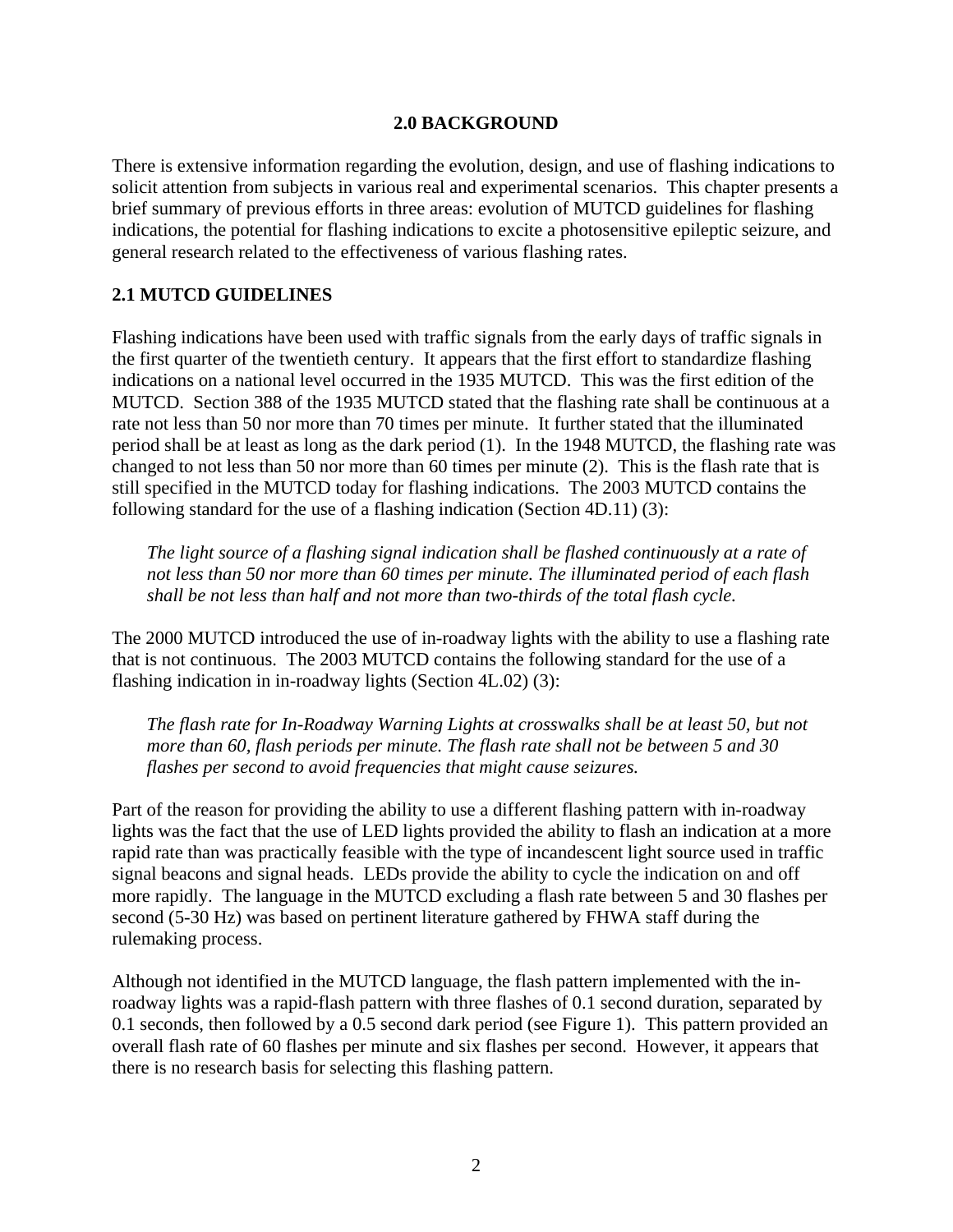#### <span id="page-9-0"></span>**2.2 PHOTOSENSITIVE EPILEPSY**

Photosensitive epilepsy (PSE) is an extremely rare condition that affects approximately one in every 5,000 people in the general population (4). Contrary to popular belief, the percentage of the epileptic population that is also prone to photosensitive responses is also remarkably low. Current research places this figure at anywhere between three to five percent (5). For as extensive as the medical investigation has been in this field, the percentage range remains extremely wide, exposing the truly obscure and uncertain nature of photosensitive epilepsy. Medically speaking, PSE is a "… condition characterized by seizures in patients who show photoparoxysmal responses on electroencephalography (EEG) elicited by intermittent photic simulation" (6). In other words, PSE occurs in response to what could be thought of as an "overload" of visual stimulus – rapid fluctuations in a light source, repeated oscillations of an object, and particular geometric designs have all been known to provoke epileptic seizures. In daily life, these stimuli can translate to strobe lights, sunlight coming through a tree canopy or glistening off of a body of water, escalators, or even Venetian blinds.

On a positive note, there are many things that are indeed well-documented and confirmed about PSE. It has clearly been proven to be genetically influenced, and it is more common in females than males (7). It is also significantly more prevalent in children, with the principal ages of susceptibility ranging between five and fifteen years (6).

With the rise of LED technology and its applications, beacon traffic signals have become a possible topic of interest among the transportation community. In particular situations, such as an extraordinarily dark location or an extremely busy intersection, reflectivity and standard incandescent beacons are often not enough to capture a driver's attention. To combat this issue, the concept of the rapid flash indication has developed.

The possible advantages of this technological upgrade are obvious. Important messages will be more likely to be received by drivers on the road, consequently making an overall safer traffic situation. Additionally, the longer life and efficiency of an LED will save a notable amount in labor and energy costs in the long-run. However, a clinical evaluation of the effects of a rapid flash indication were beyond the scope and resources of this research effort. The researchers addressed the concerns of PSE on the research subjects by excluding individuals that indicated PSE symptoms.

Light sources that trigger an epileptic seizure, as mentioned before, can either be natural or artificial. With the advent of television, computers, and video games, however, artificial sources of light have rapidly become the primary source, despite the equally adverse potential of natural light.

Perhaps the most popular example of this trend occurred in 1997, "...when 685 children had an epileptic seizure during a highly contrasted scene involving flashing colors in the cartoon show 'Pocket Monsters'" (8). Although many of the victims' symptoms were attributed to a physical response to mass hysteria, an impact of this magnitude on the public serves as a reminder of the care that must be taken when dealing with mechanisms that can be fatally sensitive to certain portions of the public (8).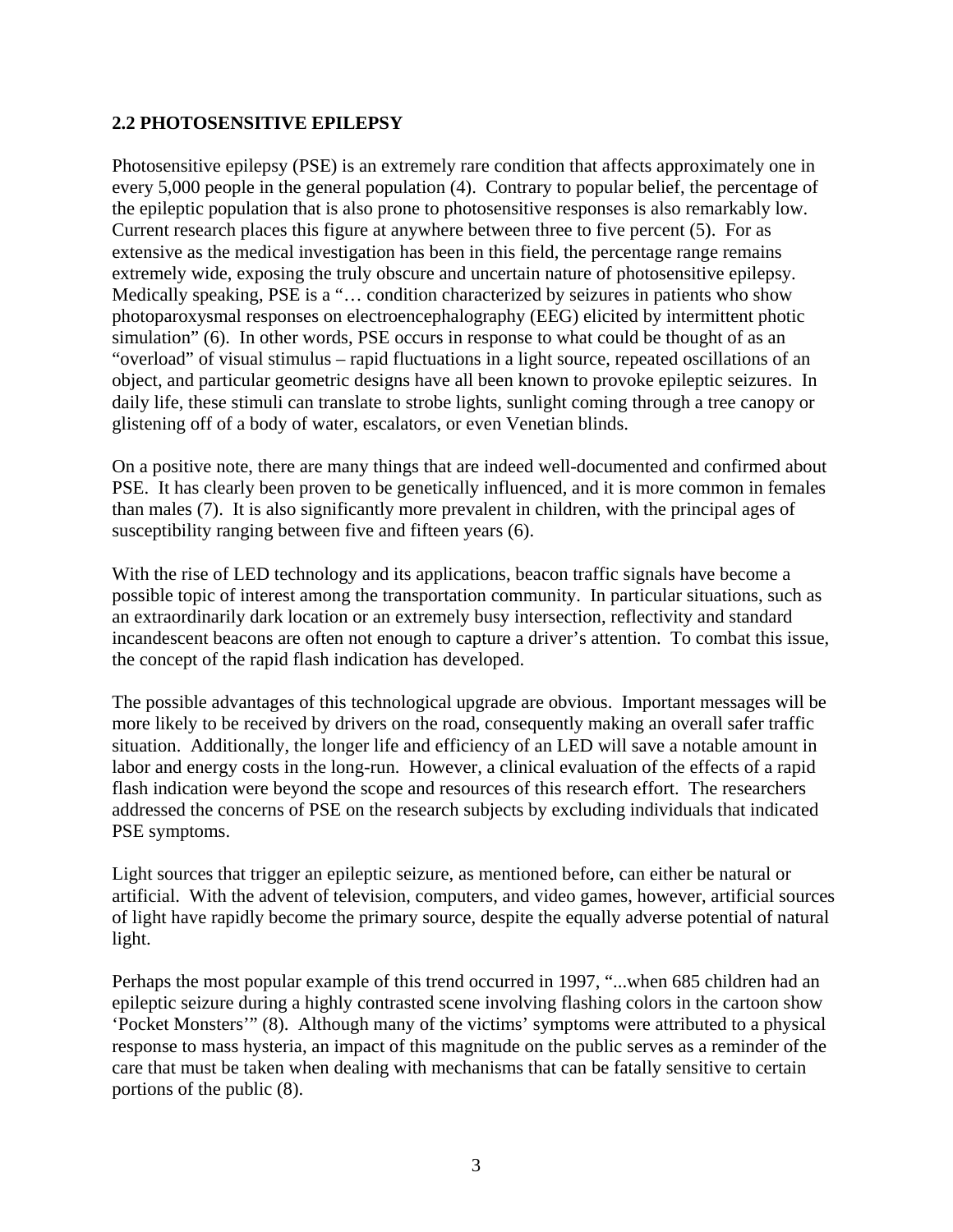Upon further examination, researchers have discovered a distinct set of factors that influence the possibility of bringing on a seizure. In no particular order of priority, they include: the frequency of the stimulus, the intensity of the stimulus, the amount of the viewer's field of vision that is exposed to the stimulus, whether the person's eyes are closed, open or blinking, and the background illumination. Sensitivity most commonly exists in the range of five to thirty Hertz (flashes per second) (5). Although this range accounts for at least ninety five percent of the potentially harmful frequencies, extreme cases ranging between three and sixty Hertz have been documented (7). Unfortunately, little qualitative data exists with regard to the factor of a victim's field of vision. All that is known for sure is that the chance of seizure has a positive correlation with the percentage of a viewer's field of vision that is occupied by the stimulating source. This relationship has clearly demonstrated itself through time, as "... more than 60 percent of [European] epileptic photosensitive patients experience their first photosensitive seizure while watching television (6).

Consideration has also been taken for the hypothesis of certain wavelengths of light being more prone to result in seizure than others. As reported by Verrotti, "A superior susceptibility of photoparoxysmal responses to red light was observed in some photosensitive patients but not in others" (6). This finding allows for an increased degree of flexibility in terms of which particular wavelengths could possibly be used in rapid-rate beacons.

#### <span id="page-10-0"></span>**2.3 PREVIOUS RESEARCH ON FLASHING RATES**

The concept of using a rapid flash to attract attention is not a new one. Luminance and motion transients are known to be effective at capturing attention due to the fact that the visual system is sensitive to abrupt onset, luminance flicker, and rapid motion (9). There is a range of studies and basic information that indicate the appropriate flash rates for gathering a subject's attention. An older study recommended flash rates of 3-10 Hz using a constant rate and found that 4 Hz was the best (10). However, other research has indicated that lower frequency flash rates may not be abrupt enough, as one study found that a frequency of 17 Hz was more attention-capturing than frequencies of 2, 4, or 8 Hz (11). A white paper on warning signal design found a practical limitation on multiple flash patterns, indicating that flashes separated by times in the range of 30- 80 msec can cause signal detectability to decrease by as much as 50 percent (12).

A recent study evaluated the potential to use a rapid flash stimulus in the Center High Mount Stop Lamp to improve reaction times (13). In this study, the authors conducted two laboratory experiments in a simulated driving task to measure brake reaction time. The second experiment added a loading task, which was not present in the first experiment. The stimuli were either a steady indication or a 20 cycles per second rapid flash. The results indicated that the 20 Hz stimuli were more attention-capturing than the continuous light (13). Another simulation study by a different author found that reaction times improved when brake lights flashed at a rate of 4 Hz (14).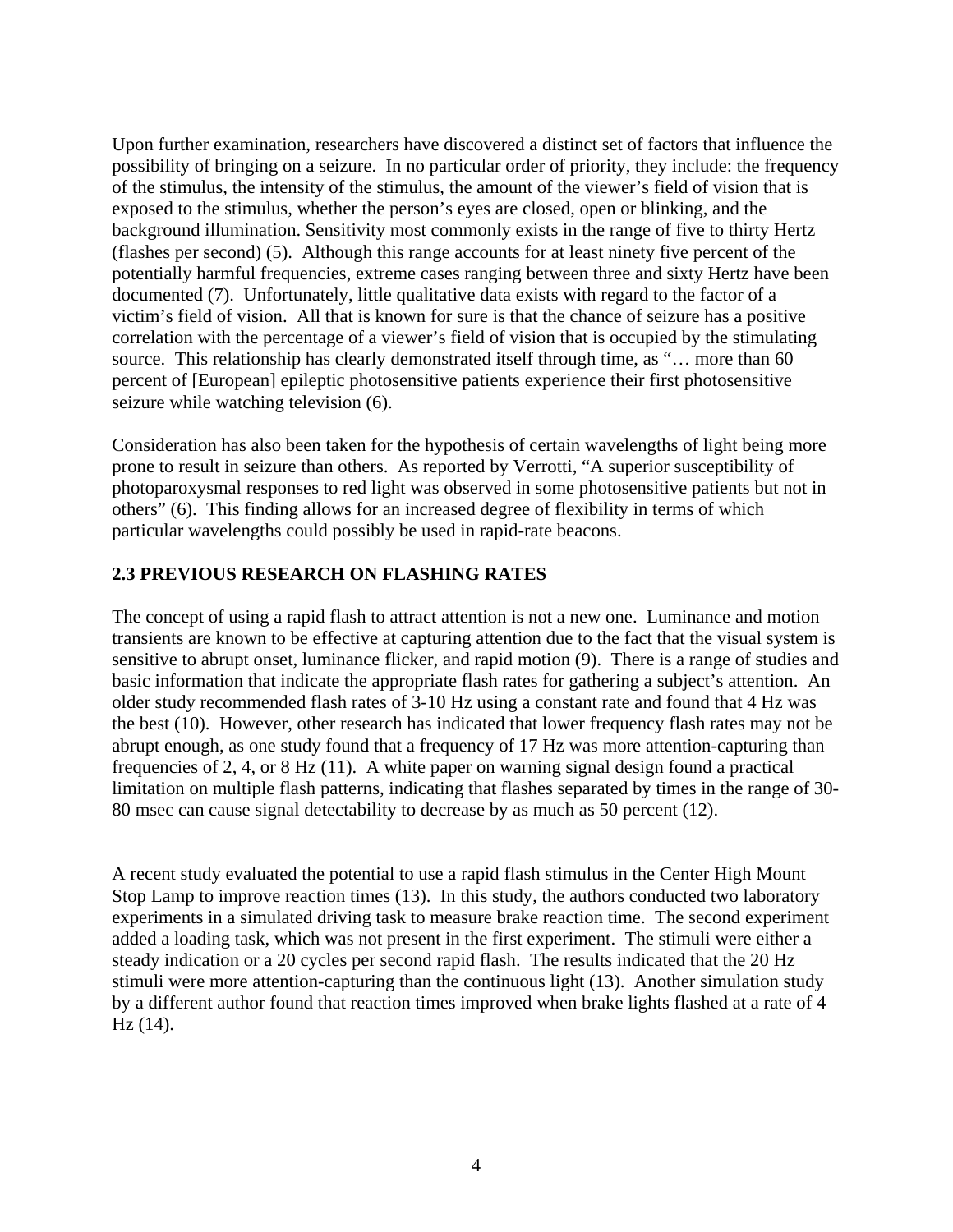#### **3.0 EXPERIMENTAL DESIGN AND DATA COLLECTION**

<span id="page-11-0"></span>This laboratory study measured drivers' ability to detect a flashing stimulus by measuring the response time to various flashing patterns presented across a large screen. In additional to the different flashing patterns, the stimuli were also of different sizes and were presented in three different visual environments: monochromatic black background, monochromatic gray background, and an in-motion colored background. In the experiment, research participants faced a 25 foot wide by 8 foot tall screen upon which the simulated beacons were projected in a variety of locations. While looking for the beacon, research participants were also required to use a steering wheel to keep a tracking triangle between two lines randomly moving across the bottom of the screen. Research participants were instructed to pull a lever on the steering wheel when the beacon appeared. The program recorded the reaction time of each participant along with other pertinent information associated with each individual run. This portion of the report provides additional details about the specific elements of the experimental design and data collection effort.

#### <span id="page-11-1"></span>**3.1 EXPERIMENTAL SETUP**

The key elements of the experimental set-up included the facility where the experiment was conducted, the beacons evaluated, the background they were presented against, and the participant loading task.

#### <span id="page-11-2"></span>**3.1.1 Facility**

Researchers conducted this study in the Immersive Visualization Center (IVC) at Texas A&M University. The IVC provides advanced visualization capabilities to researchers at Texas A&M. Based on a semi-rigid, rear projected, curved screen, the IVC facilitates the imaging of very large datasets from a diverse set of disciplines. This particular configuration is the first such installation in the Western Hemisphere. The screen has the following specifications:  $25\times8$  foot semi-rigid curved screen (12 foot radius), 3 projectors, and RT display management. The system is driven by a workstation running Linux. The IVC is housed in facilities provided by the Department of Geology and Geophysics and is operated by the Institute for Scientific Computation. [Figure 2](#page-12-3) is a photograph of the IVC facility.

#### <span id="page-11-3"></span>**3.1.2 Beacons**

Simulated beacons were projected onto the screen with variations in size, location, and flashing pattern. Each of these characteristics is described in more detail in the following sections. In all cases, the simulated beacons were an amber color consistent with the standard color for a yellow signal indication. The beacon was sized to represent a visual angle equivalent to that of a 12 inch beacon (the standard size) viewed at 100, 200, and 300 feet. The beacons were randomly presented in one of eight locations on the screen.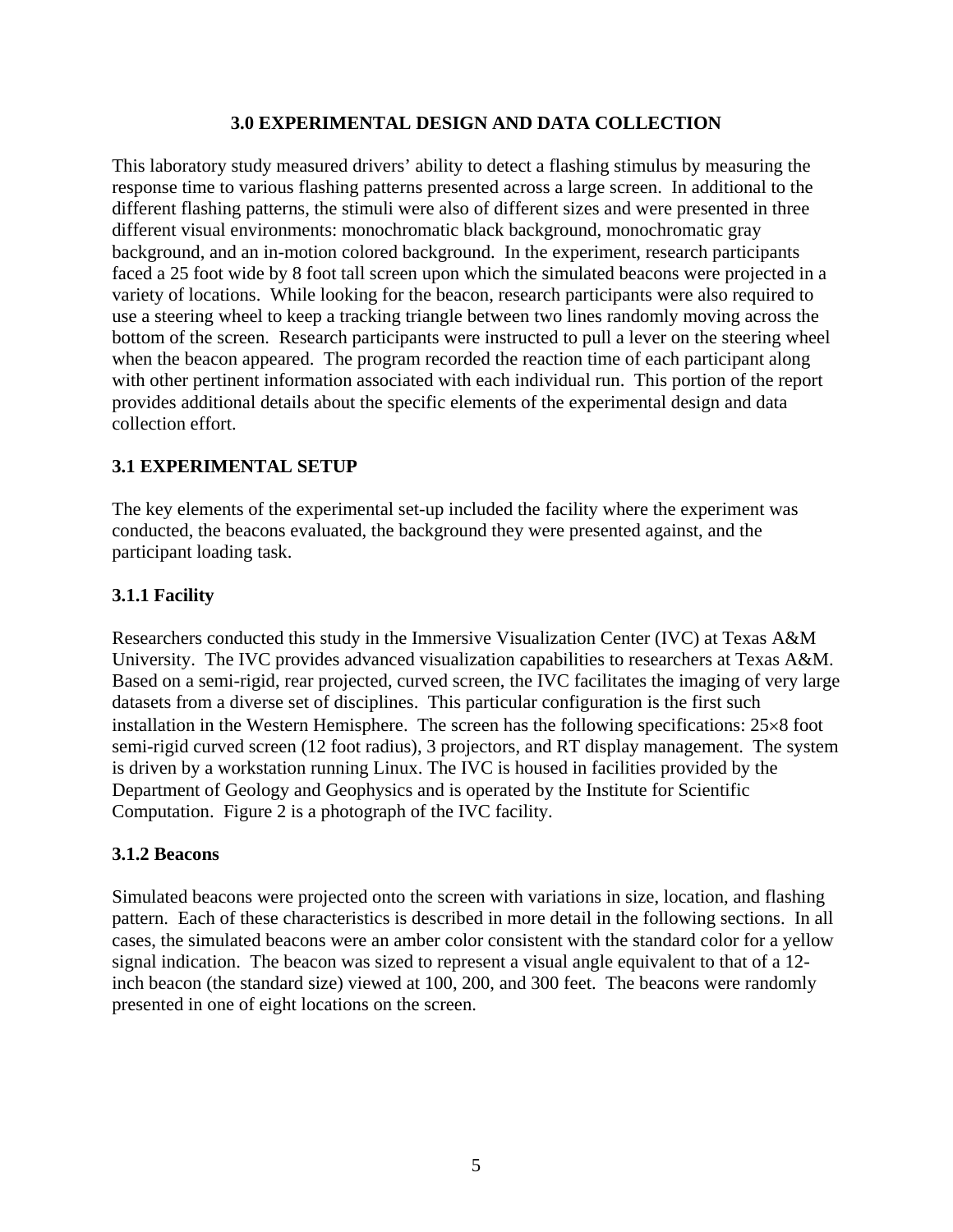

**[Figure 2. Immersive Visualization Center where Experiment was Conducted](http://ivc.tamu.edu/aboutimg.html)** 

## <span id="page-12-3"></span><span id="page-12-0"></span>*3.1.2.1 Beacon Color*

The color of the beacon stimuli was selected to represent the standard color of an amber LED beacon. The color of the beacon was selected to be in the center of the x,y color box defined by the ITE specification for vehicle traffic control signal heads (15). The appropriate x,y value was determined to be  $x=0.562$  and  $y=0.430$ . This was converted to an RGB value (Red = 255, Green  $= 175$ , and Blue  $= 0$ ) using an on-line color calculator so that the proper color would be presented with the projection system (16).

#### <span id="page-12-1"></span>*3.1.2.2 Beacon Size*

The beacon size on the screen was calculated to represent a 12-inch diameter beacon viewed at distances of 100, 200, and 300 feet. The corresponding angular size of the beacon was 0.573°,  $0.286^{\circ}$ , and  $0.191^{\circ}$  for 100, 200, and 300 feet, respectfully.

#### <span id="page-12-2"></span>*3.1.2.3 Beacon Location*

The beacon was presented in eight different positions on the screen. These eight positions are indicated in [Figure 3](#page-13-1) and were selected at random during the presentation of the stimuli.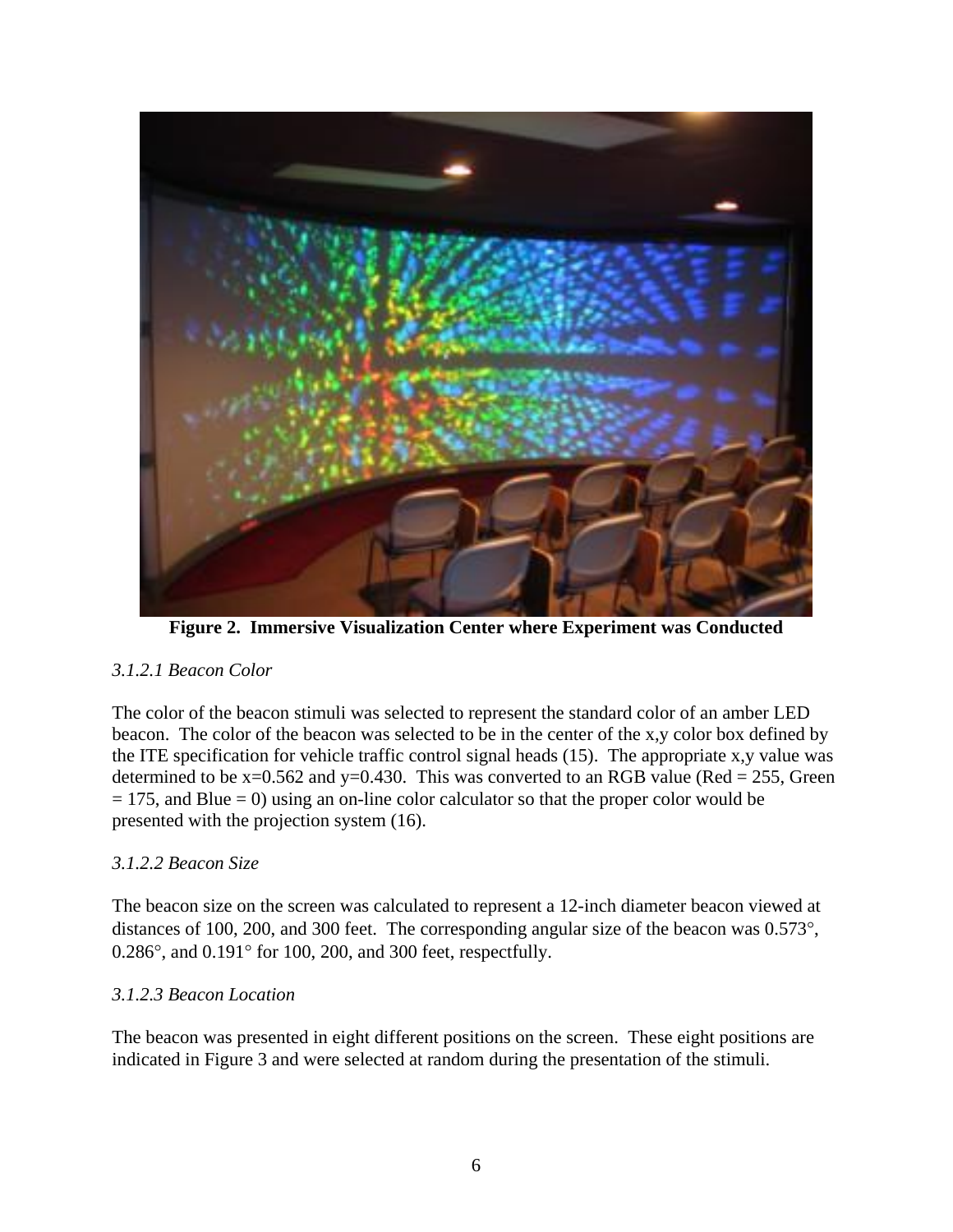

**Figure 3. Locations for Beacon Stimuli** 

## <span id="page-13-1"></span><span id="page-13-0"></span>*3.1.2.4 Beacon Flash Pattern*

Beacons patterns were presented in a random order using one of five predefined flashing patterns listed below and illustrated in [Figure 4](#page-14-1). Patterns B, C, and D represent rapid flash patterns. Pattern C represents the only stutter flash pattern. Pattern A represents a steady indication and Pattern E represents the current standard flash pattern for traffic signals.

- Pattern A (Steady): once on, stays on.
- Pattern B  $(5\times0.10)$ : 0.1 on, 0.1 off, 0.1 on, 0.1 off, 0.1 on, 0.1 off, 0.1 on, 0.1 off, 0.1 on, 0.1 off, 0.1 on, 0.1 off (5 flashes at 0.1 sec each separated by 0.1 sec dark intervals)
- Pattern C  $(3\times0.10)$ : 0.1 on, 0.1 off, 0.1 on, 0.1 off, 0.1 on, 0.5 off (3 flashes at 0.1 sec each separated by 0.1 sec dark intervals followed by 0.5 sec dark interval)
- Pattern D  $(2\times0.25)$ : 0.25 on, 0.25 off, 0.25 on, 0.25 off (2 flashes at 0.25 sec each separated by 0.25 sec dark intervals)
- Pattern E ( $1\times0.50$ ): 0.5 on, 0.5 off (1 flash at 0.5 sec followed by 0.5 sec dark interval) Standard flash pattern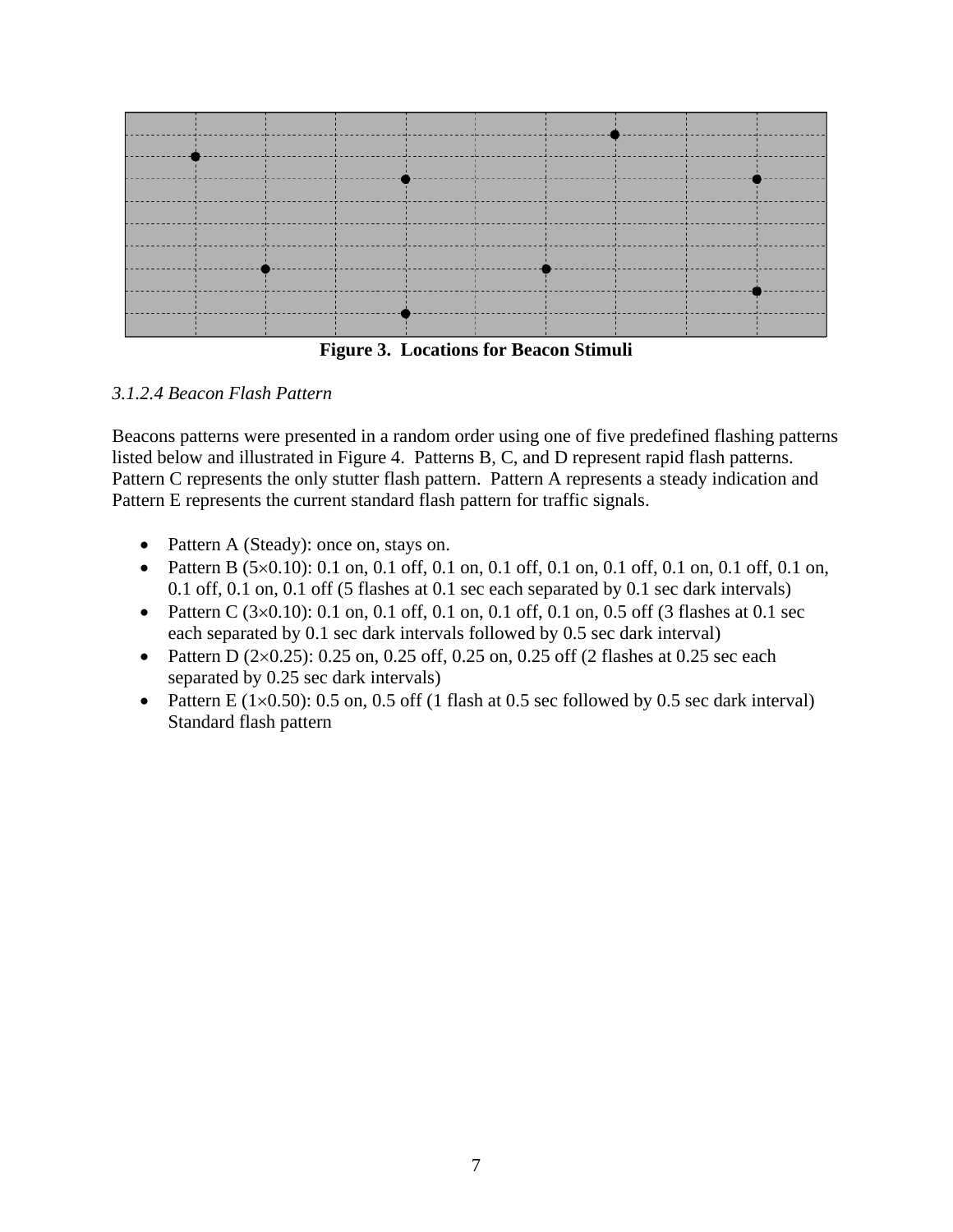

**Figure 4. Illustration of Beacon Flash Patterns** 

## <span id="page-14-1"></span><span id="page-14-0"></span>**3.1.3 Backgrounds**

The flashing beacons were presented against three backgrounds: black, gray, and a multi-colored moving background. The color elements of the moving background shifted constantly in a manner similar to that used as the moving background (skin) in a computer media player. These backgrounds are presented in [Figure 5,](#page-15-0) [Figure 6,](#page-15-1) [Figure 7](#page-15-2), and [Figure 8.](#page-15-3) [Figure 7](#page-15-2) and [Figure 8](#page-15-3) also provide an illustration of the difference between the 300 foot beacon size [\(Figure 7\)](#page-15-2) and the 100 foot beacon size ([Figure 8](#page-15-3)). In each of these figures, the beacon stimulus is circled to make it easier to find in the figure.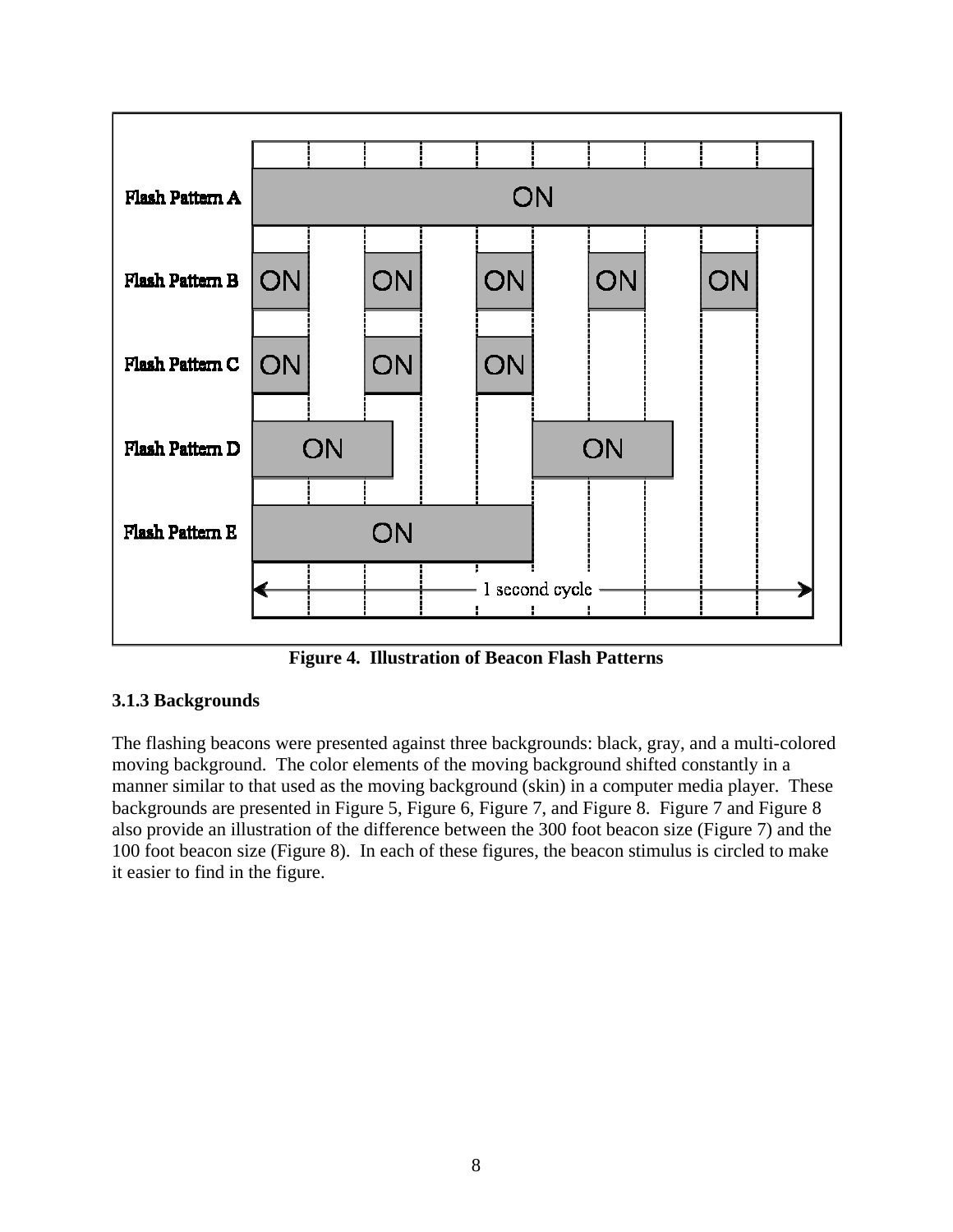

**Figure 5. Black Background** 

<span id="page-15-0"></span>

**Figure 6. Gray Background** 

<span id="page-15-1"></span>

**Figure 7. Multi-Colored Moving Background – Image 1** 

<span id="page-15-3"></span><span id="page-15-2"></span>

**Figure 8. Multi-Colored Moving Background – Image 2**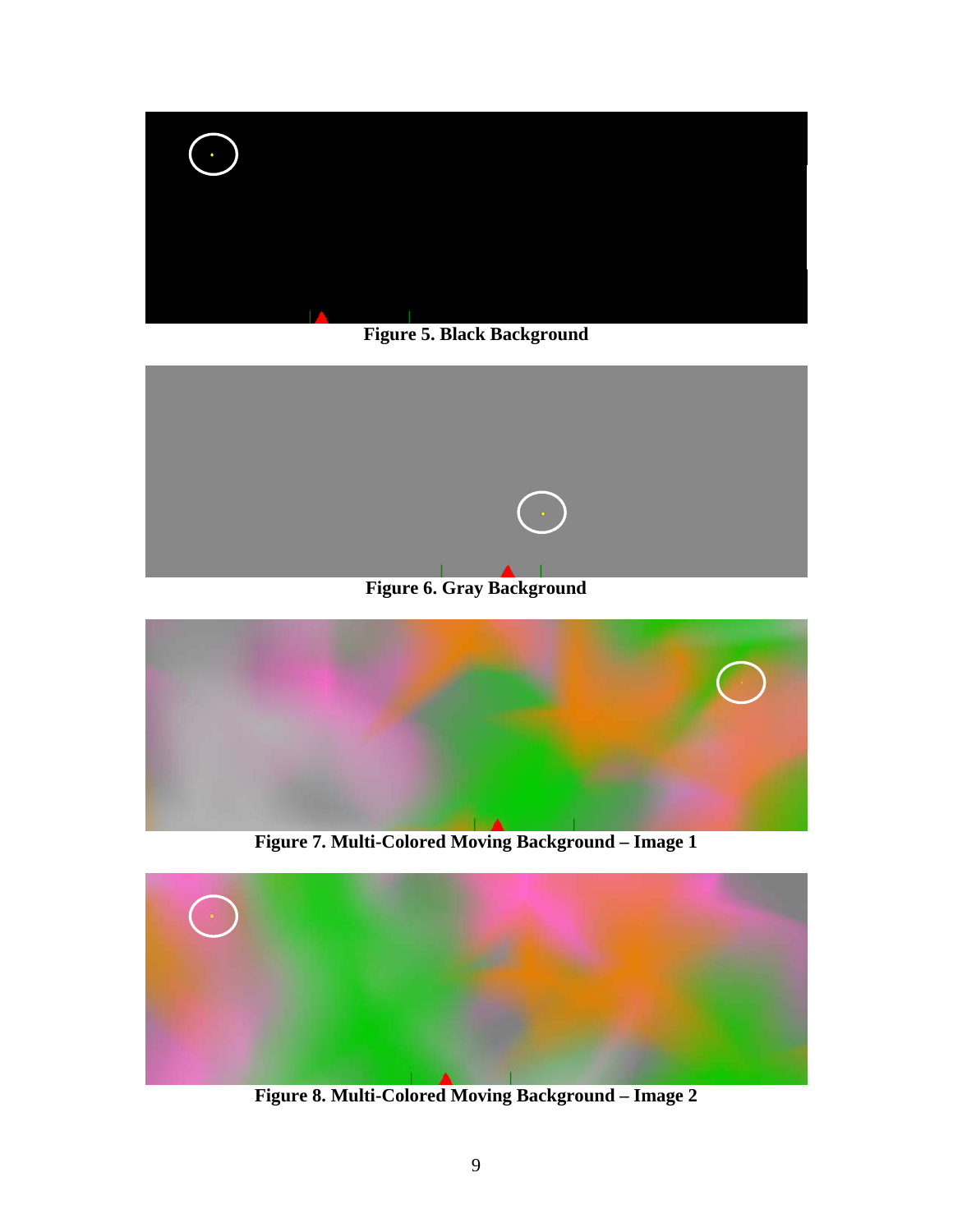#### <span id="page-16-0"></span>**3.1.4 Participant Loading Task**

The original experimental set-up used only a simple push button for research participants to indicate when the beacon appeared and did not include any type of task loading. In pilot testing, researchers found the task of locating the beacon too simple and so they revised the experimental design to add a task loading effort that would require research participants to focus their attention on something other than the appearance of the beacon.

The loading task required research participants to use a steering wheel to keep a triangle between two lines that moved across the bottom of the screen in a random manner. [Figure 5](#page-15-0) through [Figure 8](#page-15-3) illustrate the triangle and the tracking lines. Repeated pilot efforts were required to determine the most appropriate distance between the tracking lines – 15 percent of the screen width (3.75 feet).

The steering wheel used in the experiment was a Force Feedback Wheel, as illustrated in [Figure](#page-16-1)  [9.](#page-16-1) The wheel used a clamp to secure it in place and minimize shifting during use. The steering wheel and participant were placed approximately 12 feet from the screen. Research participants were able to guide the direction of a constantly moving triangle at the bottom of the screen by using the steering device. Research participants were asked to keep the triangle within two moving lines to their best ability. The steering wheel was also equipped with levers on the underside which participants would pull in response to seeing a flashing beacon appear on the screen. [Figure 10](#page-17-2) presents the overall set-up used for the experiment.

<span id="page-16-1"></span>

**Figure 9. Steering Wheel Used in Experiment**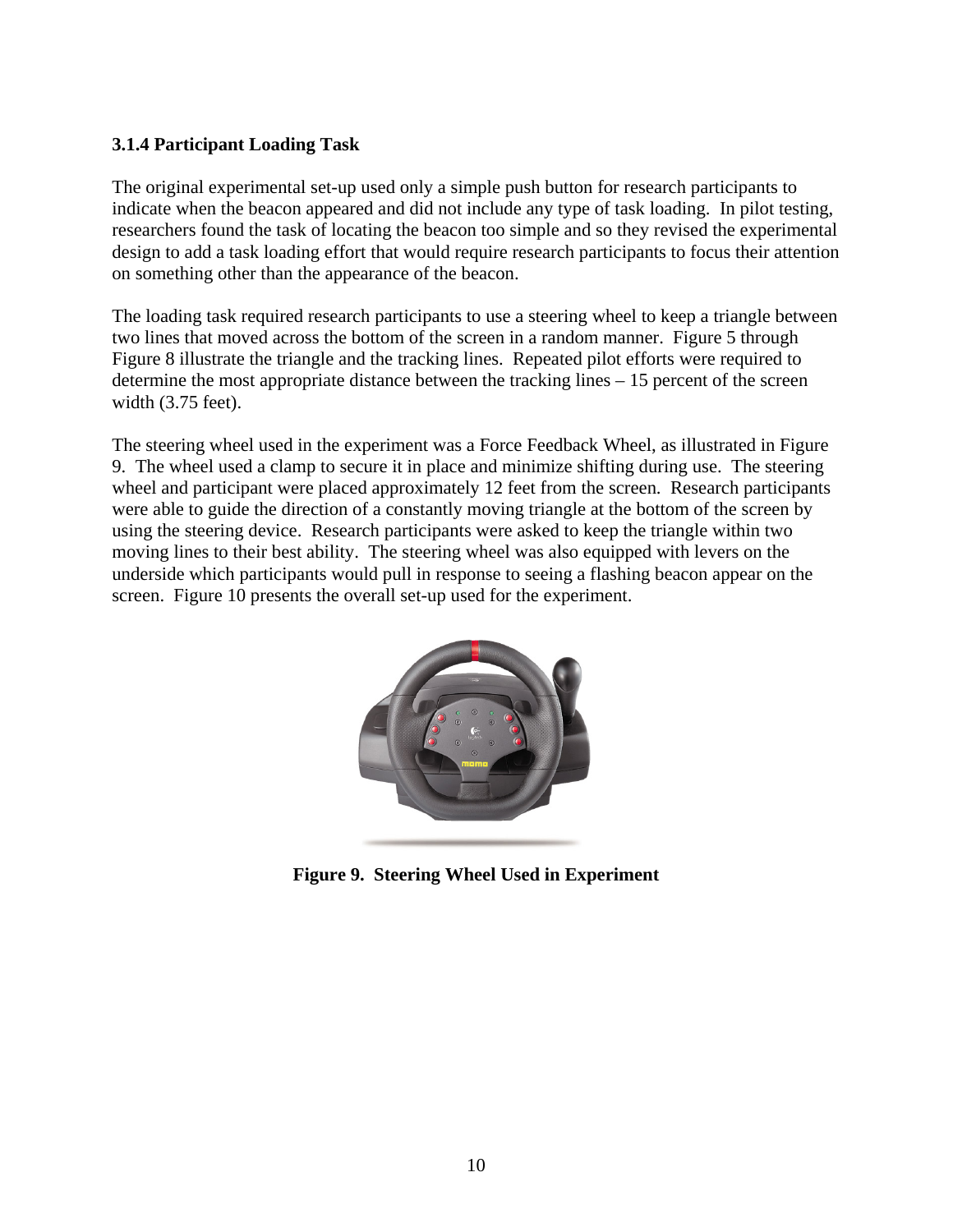

**Figure 10. Experimental Set-Up** 

## <span id="page-17-2"></span><span id="page-17-0"></span>**3.1.5 Experimental Procedure**

The experimental program consisted of three files, each holding a script to display 360 simulated flashing beacons per background. To discourage driver fatigue, each file was split into two separate files to allow the participant recovery time. The six files were approximately 7 minutes long each, dependent on how quickly the participant responded to each beacon. Participants were provided a practice run to familiarize them with the task and to ensure that they were comfortable with the equipment. The flashing simulated beacons appeared one at a time until the participant indicated he or she saw it by pulling the lever on the steering device. While there were determined locations for the beacon to appear, the computer generated the beacons in random order.

#### <span id="page-17-1"></span>**3.1.6 Participant Demographics**

A total of 34 research participants from the Bryan-College Station area participated in the study. Recruiting was done by phone, using a local participant pool which included past research participants. Research participants were compensated \$20 for the first set and \$22 for the second set for their participation at the completion of the testing. Of the 34 research participants recruited, three participants had unusable data due to technical difficulties, and one participant was compensated but not run due to a history of seizures. This provided a total of 30 participants with usable data. The demographic sample of research participants is shown in [Table 1](#page-18-1).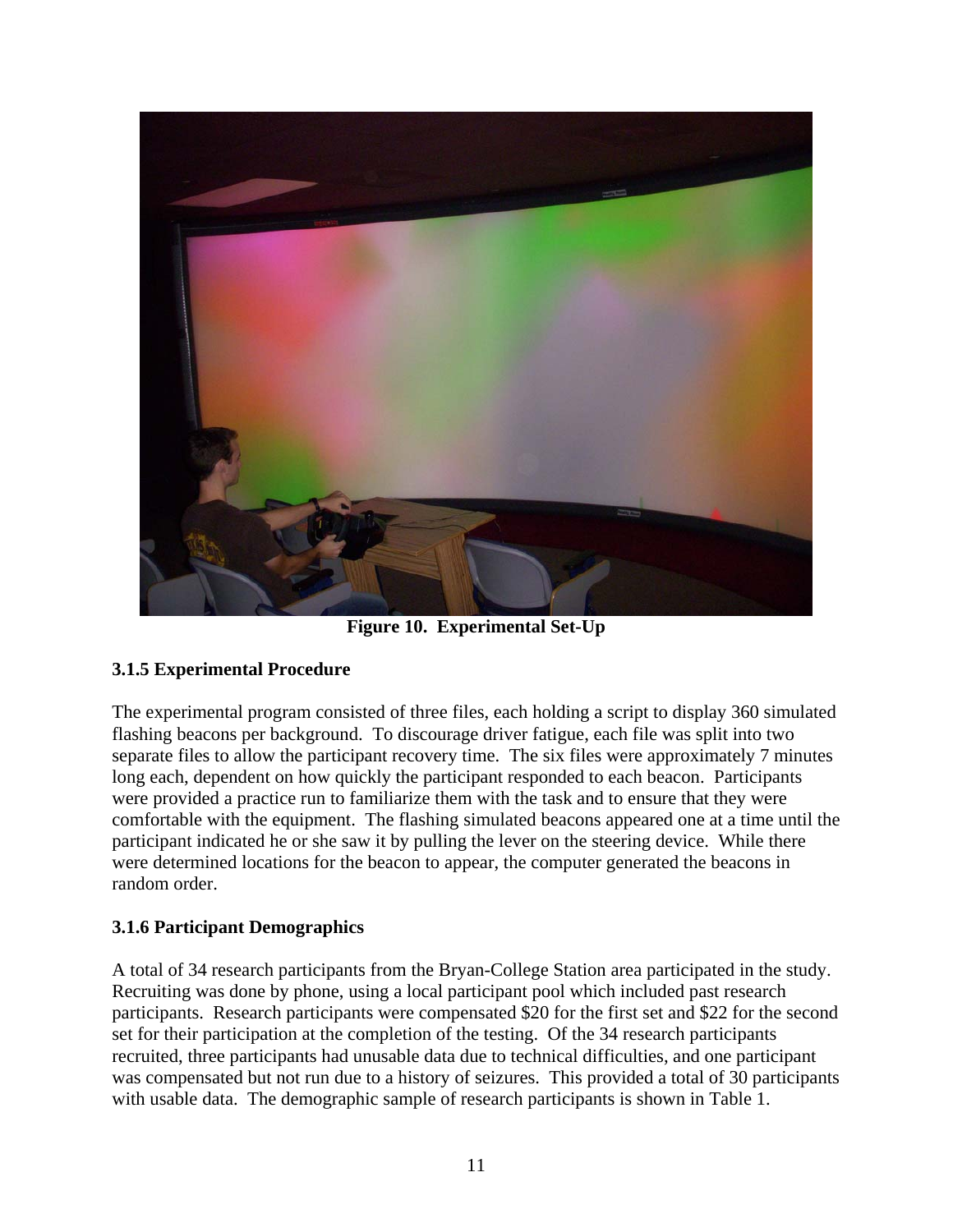| <b>Age Group</b> | <b>Male</b> | <b>Female</b>   Total |   |
|------------------|-------------|-----------------------|---|
| 18-24            |             | 3                     |   |
| $25 - 34$        | 2           | 2                     |   |
| 35-44            |             |                       | 5 |
| $45 - 54$        | 0           |                       |   |
| 55-64            | 2           | 2                     |   |
| 65-74            |             | 2                     | 3 |
| $75+$            |             | $\mathfrak{D}$        | 6 |
| Total            |             | 19                    |   |

**Table 1. Participant Demographics** 

<span id="page-18-1"></span>Participants were instructed to meet the researcher at a designated parking spot on campus and were then accompanied to the IVC. Once in the lab, the participant was read the study protocol and asked to complete a consent form followed by a short demographic questionnaire which collected information on gender, age, seizure history, visual acuity, and contrast sensitivity. The visual characteristics were collected using standard static visual acuity (Snellen) and contrast sensitivity (Vistech) screening tests.

#### <span id="page-18-0"></span>**3.2 SEIZURE RISKS**

As described in the background chapter, literature has identified that rapid flashing stimuli can instigate a seizure in individuals with photosensitive epilepsy (PSE). Of all persons who have been diagnosed as epileptic, between three and five percent are known to be of the photosensitive type. Symptoms usually first appear during childhood or adolescence, with a peak at the beginning of puberty, and few people have PSE after the age of 20.

Research has shown that not all flashing lights or visual patterns will trigger a seizure, even in individuals who are photosensitive. The rate of the flashing light, the duration of the flashing, and the intensity of the light all play a part. A flash at a frequency of between 15 and 20 flashes per second is most likely to cause a seizure. The rapid flashing warning beacons in general use in the U.S. flash at a rate of 3 flashes in one-half second (6 Hertz) and there have been no reports of seizure episodes that the researchers are aware of.

To manage the risk of a seizure, the researchers took the following steps:

- Only research participants age 20 and over were recruited.
- Potential participants were screened as part of the recruiting effort and individuals with any type of epilepsy were not used in the experiment.
- The flashing rate of any stimuli was limited to 8 or fewer flashes in one second.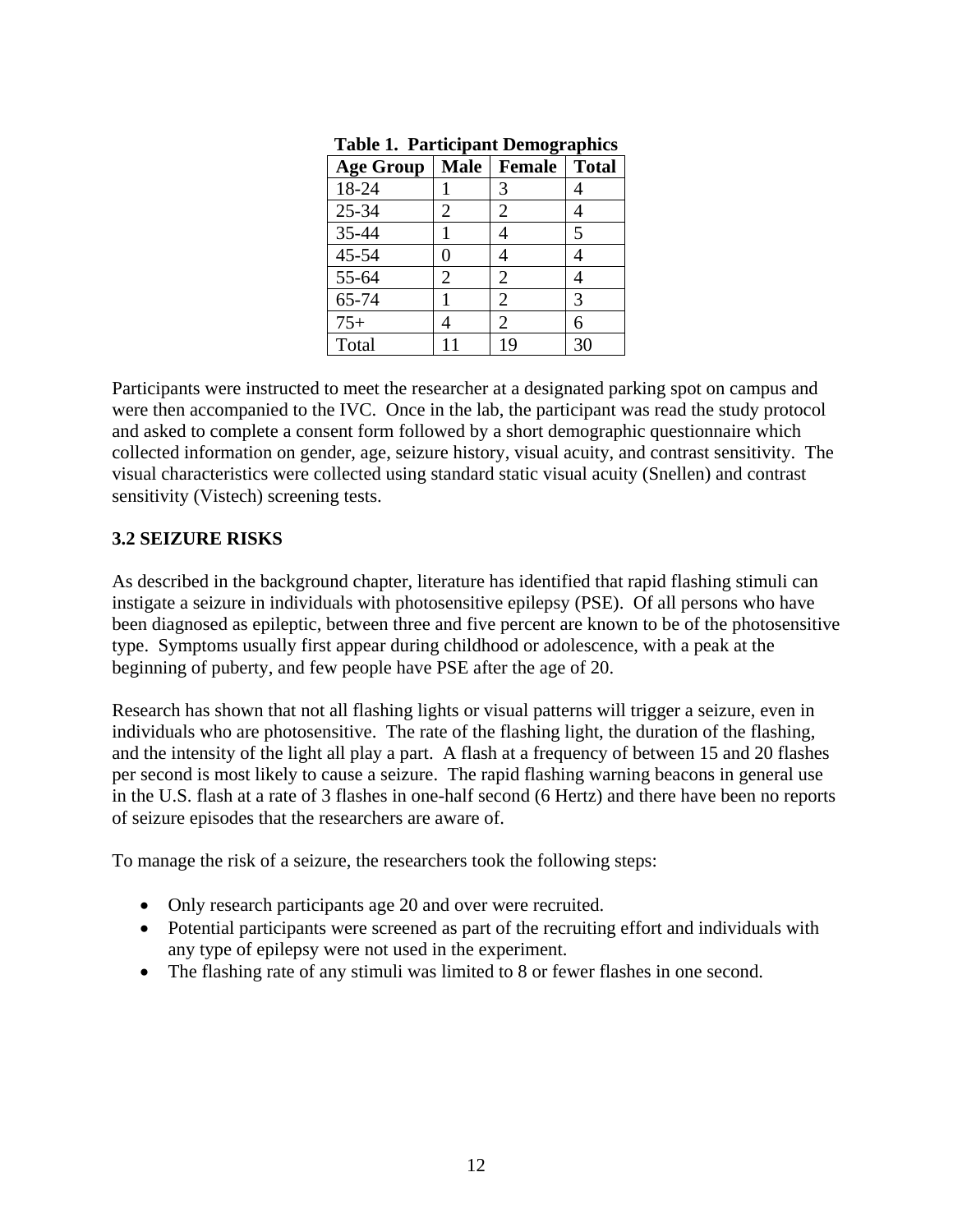## **4.0 DATA ANALYSIS AND RESULTS**

<span id="page-19-0"></span>After data collection was completed, it was collated and processed for analysis. The processing included removing data that was incomplete or corrupted (206 runs). Additional Individual runs were removed from the overall data set or the data was modified for the following reasons:

- There were 367 runs where the participant indicated the presence of a beacon when one was not present. These were removed from the data set.
- There were 57 runs where the participant never indicated the presence of a beacon even though one was visible. These were removed from the data set.
- There was one run where the data failed to record. This was removed from the data set.

The result was a set of data that consisted of 10,169 lines. Each line represented one run in the laboratory set-up. Each line of the data set included the following information:

- Participant number
- Run order for that participant
- Participant age
- Participant's visual acuity in left eye
- Participant's visual acuity in right eye
- Participant's contrast sensitivity
- Response time (continuous data), seconds
- Background (Black, Gray, or Moving)
- Simulated distance (100, 200, or 300 feet)
- Flash code letter (or flash pattern, see [Table 2\)](#page-19-1)
- $\bullet$  Stimulus X location (horizontal location of stimulus, ranges from 0.0 to 1.0)
- $\bullet$  Stimulus Y location (vertical location of stimulus, ranges from 0.0 to 1.0)
- Tracking triangle location (horizontal location of triangle representing the loading task, ranges from -35.17 to 9.39, but modified to values from 0 to 1)
- Separation (calculated from the collected data to define the separation in feet between the stimulus and loading task)
- Percent outside task lines (the percent of the run time that the triangle was outside of the lines that represented the loading task)

<span id="page-19-1"></span>

| Code        | <b>Pattern</b>                                                                                                                                                          | <b>Description</b> |
|-------------|-------------------------------------------------------------------------------------------------------------------------------------------------------------------------|--------------------|
| A           | 1.0 on (steady indication)                                                                                                                                              | Steady             |
| B           | 0.1 on, 0.1 off, 0.1 on, 0.1 off, 0.1 on, 0.1 off, 0.1 on, 0.1 off, 0.1 on, 0.1 off, 0.1 on, 0.1<br>off (5 flashes at 0.1 sec each separated by 0.1 sec dark intervals) | $5\times0.10$      |
| $\mathbf C$ | 0.1 on, 0.1 off, 0.1 on, 0.1 off, 0.1 on, 0.5 off (3 flashes at 0.1 sec each separated by 0.1<br>sec dark intervals followed by 0.5 sec dark interval)                  | $3\times0.10$      |
| D           | $0.25$ on, $0.25$ off, $0.25$ on, $0.25$ off (2 flashes at 0.25 sec each separated by 0.25 sec dark<br>intervals)                                                       | $2\times 0.25$     |
| E           | 0.5 on, 0.5 off (1 flash at 0.5 sec followed by 0.5 sec dark interval) Standard flash pattern                                                                           | $1\times 0.50$     |

**Table 2. Flash Codes for Flash Patterns** 

The 10,169 line data set was analyzed in several different ways. The following sections give the basic results for the analysis on variations of the total data set. For each analysis, researchers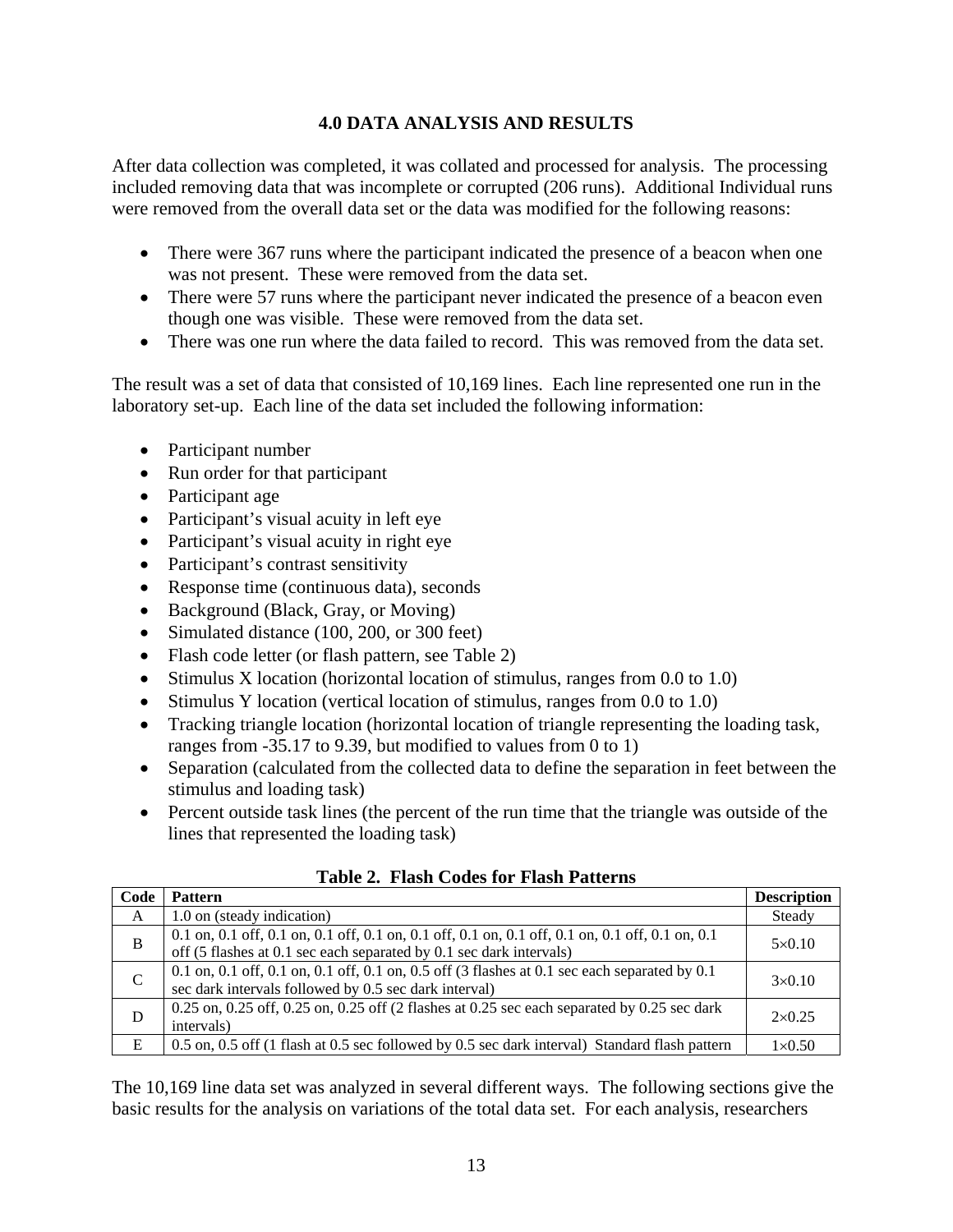calculated the average response time for a given flash pattern for a specific background and size of stimulus.

## <span id="page-20-0"></span>**4.1 FULL DATA SET**

The first analysis was done for the entire cleaned data set of 10,169 lines (defined as Set 1). This analysis includes all the valid data collected for the experiment. No valid data was removed for this analysis even if the data represented unrealistic response times. [Figure 11](#page-21-0) presents the 95 percent confidence interval for the full data set of 10,169 lines. In this an all succeeding confidence interval plots, the line inside the circle represents the mean value and the upper and lower limits indicate the 95<sup>th</sup> percentile confidence interval. [Figure 12](#page-21-1) presents a plot of individual values of the response times which illustrates this relationship.

The mean response times in seconds are presented in [Table 3](#page-22-0) and the sample sizes are presented in [Table 4.](#page-22-1) [Table 5](#page-22-2) presents several descriptive statistics for the entire data set of 10,169 lines. The descriptive statistics are the minimum, median, and maximum values for the response time in seconds. A comparison of the data reveals that the mean values shown in [Table 3](#page-22-0) are significantly greater than the median values shown in [Table 5,](#page-22-2) indicating that the data distribution is skewed. It is clear from the maximum values that some research participants took very long to find the stimulus. This is also indicated in the frequency distribution shown in [Table 6](#page-23-0).

The Analysis of Variance (ANOVA) for the full data set of 10,169 lines and broken-up subsets of the full data set for different backgrounds and distances are presented in the Appendix. The ANOVA indicates that no one flashing pattern has a statistically significant faster response time than any other flashing pattern at a 95 percent confidence level. The confidence interval plots shown in the ANOVA results in the Appendix are the same as those shown in [Figure 11.](#page-21-0)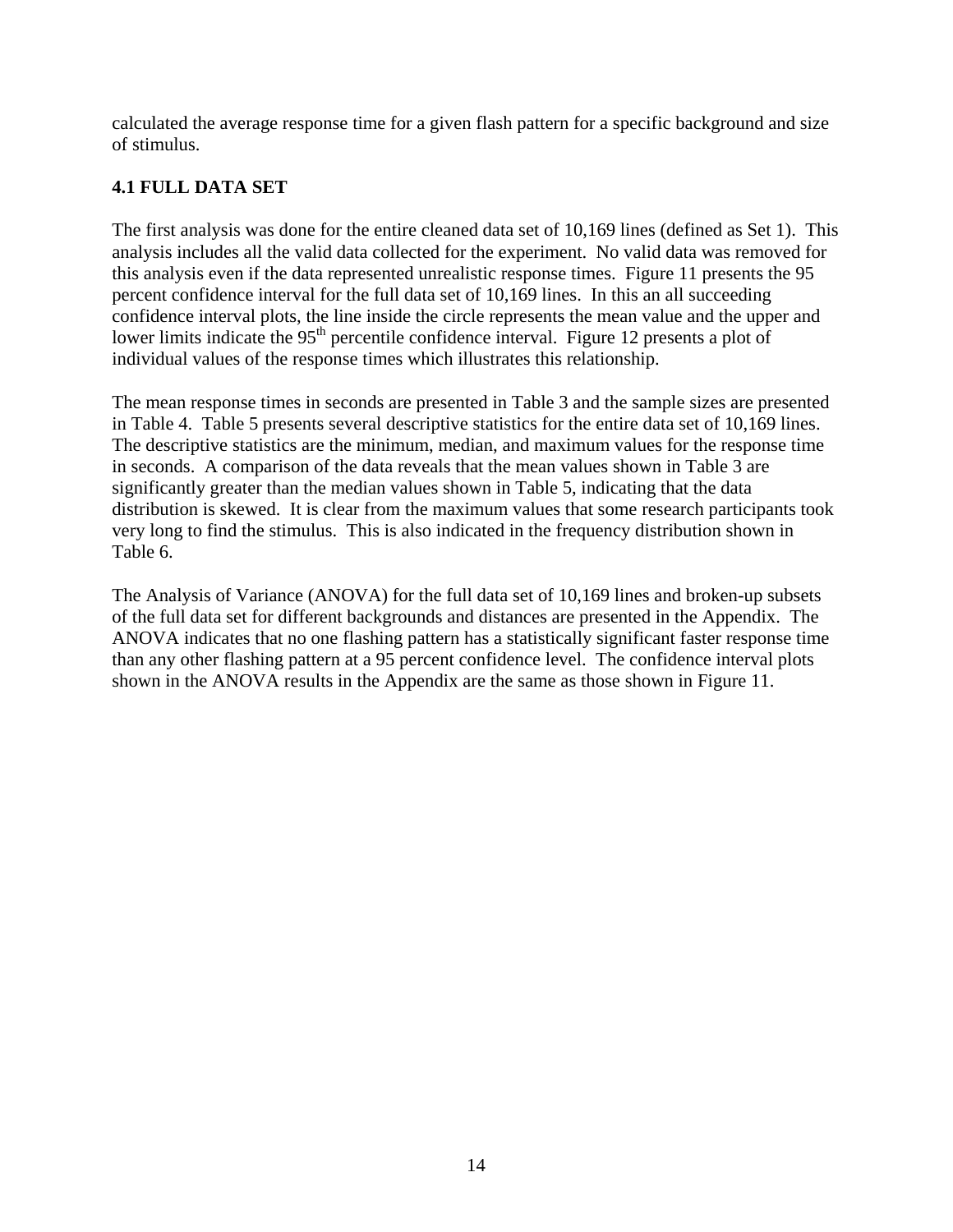

**Figure 11. 95 Percent Confidence Interval Plot of Response Time for the Full Data Set (10,169 Lines)** 

<span id="page-21-0"></span>

<span id="page-21-1"></span>**Figure 12. Individual Value Plot of Response Time for the Full Data Set (10,169 Lines)**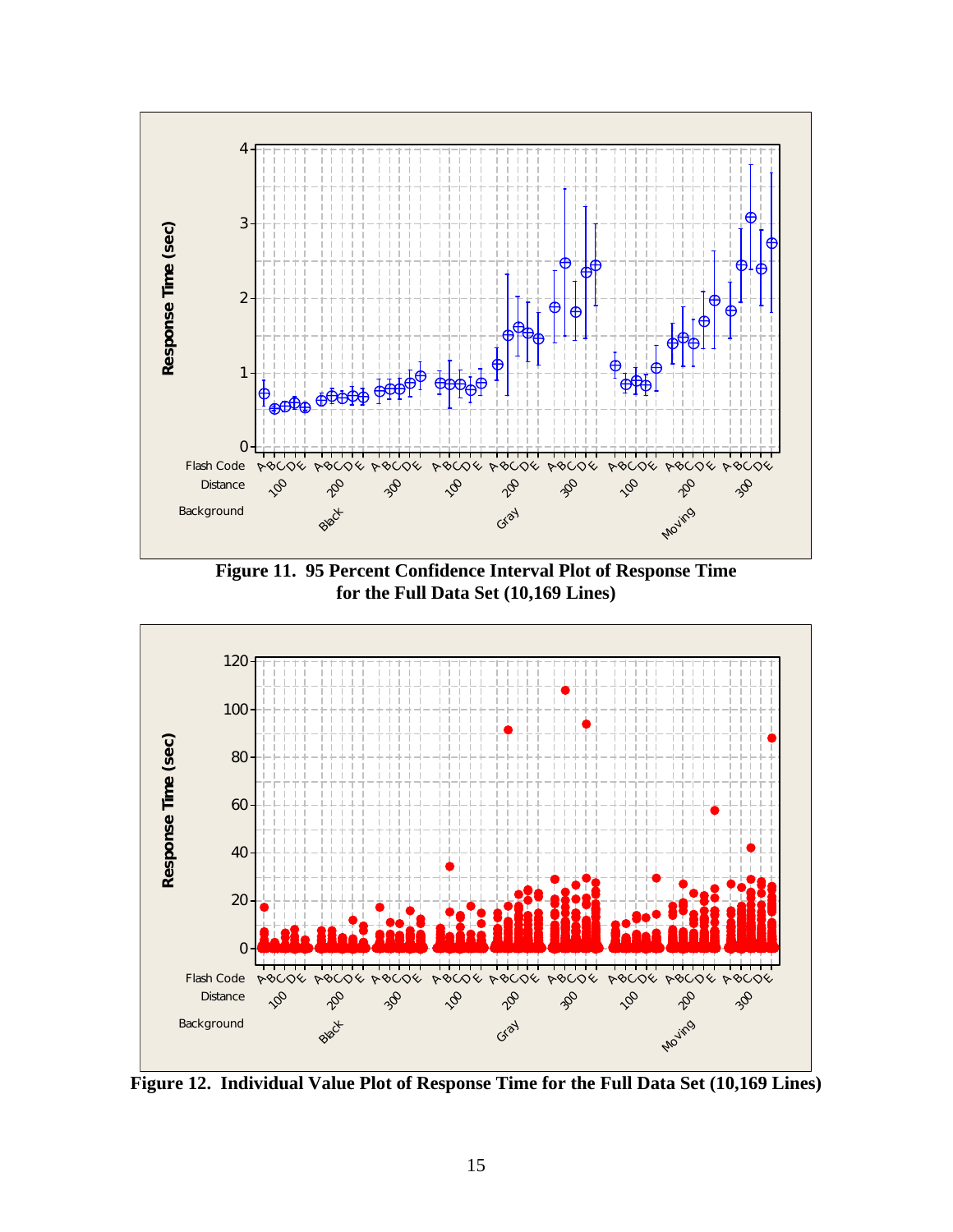<span id="page-22-0"></span>

| <b>Background</b> | <b>Black</b> |            |        | Gray   |        |        | <b>Moving</b> |            |        |
|-------------------|--------------|------------|--------|--------|--------|--------|---------------|------------|--------|
| Distance (ft)     | 100          | <b>200</b> | 300    | 100    | 200    | 300    | 100           | <b>200</b> | 300    |
| Flash Pattern A   | 0.7205       | 0.6297     | 0.7430 | 0.8647 | 1.1100 | .8800  | 1.0942        | 1.3930     | 1.8380 |
| Flash Pattern B   | 0.5140       | 0.6838     | 0.7784 | 0.8380 | 1.4990 | 2.4860 | 0.8506        | 1.4790     | 2.4410 |
| Flash Pattern C   | 0.5445       | 0.6631     | 0.7792 | 0.8407 | 1.6230 | 1.8210 | 0.8851        | 1.3990     | 3.0860 |
| Flash Pattern D   | 0.5903       | 0.6898     | 0.8584 | 0.7659 | 1.5440 | 2.3480 | 0.8336        | 1.7000     | 2.4050 |
| Flash Pattern E   | 0.5362       | 0.6737     | 0.9493 | 0.8676 | 1.4500 | 2.4470 | 1.0600        | 1.9800     | 2.7450 |

**Table 3. Mean Response Time (sec) for Entire Data Set (10,169 Lines)** 

## **Table 4. Sample Size for Entire Data Set (10,169 Lines)**

<span id="page-22-1"></span>

| <b>Background</b> | <b>Black</b> |     |     |     | Gray |     | Moving |     |     |  |
|-------------------|--------------|-----|-----|-----|------|-----|--------|-----|-----|--|
| Distance (ft)     | 100          | 200 | 300 | 100 | 200  | 300 | 100    | 200 | 300 |  |
| Flash Pattern A   | 223          | 221 | 227 | 228 | 234  | 230 | 229    | 225 | 219 |  |
| Flash Pattern B   | 219          | 225 | 223 | 236 | 230  | 234 | 225    | 224 | 215 |  |
| Flash Pattern C   | 224          | 219 | 217 | 236 | 232  | 233 | 228    | 223 | 208 |  |
| Flash Pattern D   | 229          | 222 | 225 | 227 | 232  | 234 | 222    | 224 | 223 |  |
| Flash Pattern E   | 220          | 224 | 232 | 234 | 233  | 234 | 224    | 221 | 222 |  |

<span id="page-22-2"></span>**Table 5. Descriptive Statistics for Response Time (sec) for Entire Data Set (10,169 Lines)** 

| Back-         | Distance (ft)    | 100   |        |        | 200   |        |        | 300   |        |         |
|---------------|------------------|-------|--------|--------|-------|--------|--------|-------|--------|---------|
| ground        | <b>Statistic</b> | Min   | Median | Max    | Min   | Median | Max    | Min   | Median | Max     |
| <b>Black</b>  | Flash Pattern A  | 0.218 | 0.486  | 17.546 | 0.070 | 0.478  | 7.615  | 0.221 | 0.512  | 17.439  |
|               | Flash Pattern B  | 0.261 | 0.448  | 2.958  | 0.282 | 0.494  | 7.773  | 0.154 | 0.509  | 11.255  |
|               | Flash Pattern C  | 0.233 | 0.456  | 6.793  | 0.028 | 0.480  | 4.681  | 0.277 | 0.516  | 10.577  |
|               | Flash Pattern D  | 0.067 | 0.460  | 8.265  | 0.056 | 0.506  | 12.210 | 0.118 | 0.525  | 16.171  |
|               | Flash Pattern E  | 0.033 | 0.462  | 3.887  | 0.311 | 0.518  | 9.785  | 0.015 | 0.521  | 12.602  |
|               | Flash Pattern A  | 0.270 | 0.501  | 8.739  | 0.300 | 0.621  | 14.871 | 0.026 | 0.690  | 29.357  |
|               | Flash Pattern B  | 0.025 | 0.508  | 34.748 | 0.224 | 0.599  | 92.006 | 0.350 | 0.714  | 108.339 |
| Gray          | Flash Pattern C  | 0.042 | 0.522  | 13.852 | 0.296 | 0.610  | 22.716 | 0.313 | 0.745  | 26.875  |
|               | Flash Pattern D  | 0.300 | 0.501  | 18.222 | 0.288 | 0.586  | 24.861 | 0.333 | 0.802  | 94.309  |
|               | Flash Pattern E  | 0.295 | 0.505  | 15.095 | 0.291 | 0.600  | 23.282 | 0.016 | 0.721  | 27.761  |
|               | Flash Pattern A  | 0.326 | 0.648  | 10.284 | 0.134 | 0.678  | 18.032 | 0.031 | 0.881  | 27.322  |
|               | Flash Pattern B  | 0.290 | 0.554  | 10.616 | 0.065 | 0.623  | 27.110 | 0.032 | 1.038  | 25.858  |
| <b>Moving</b> | Flash Pattern C  | 0.282 | 0.568  | 13.839 | 0.301 | 0.669  | 23.167 | 0.340 | 1.192  | 42.272  |
|               | Flash Pattern D  | 0.043 | 0.554  | 13.259 | 0.303 | 0.805  | 22.582 | 0.359 | 1.061  | 28.329  |
|               | Flash Pattern E  | 0.291 | 0.555  | 29.720 | 0.302 | 0.678  | 58.290 | 0.309 | 0.865  | 88.592  |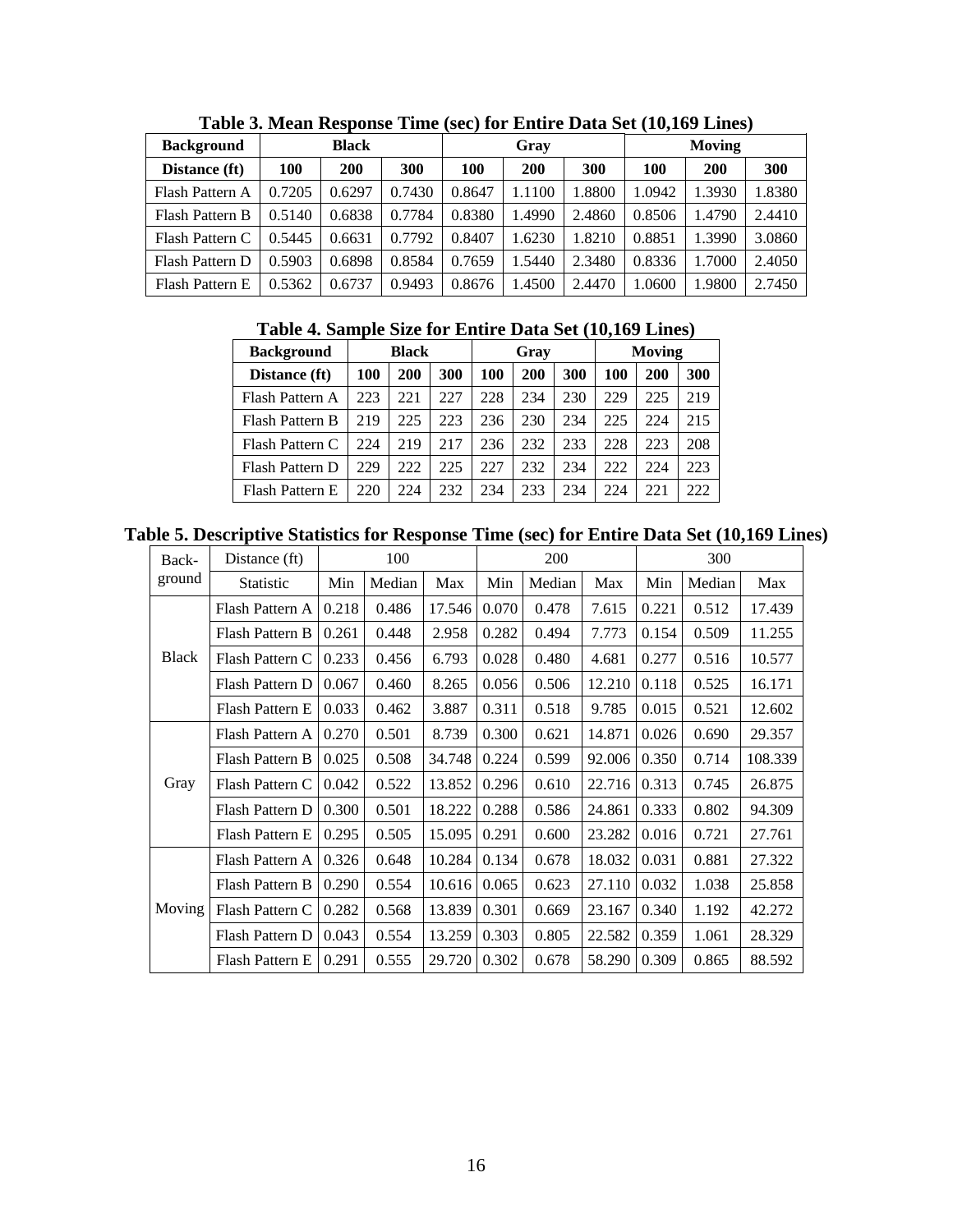| Range        | Freq | Range        | Freq           | Range          | Freq             | Range          | Freq             | Range            | Freq           |
|--------------|------|--------------|----------------|----------------|------------------|----------------|------------------|------------------|----------------|
| $0.0 - 0.1$  | 16   | $>4.4-4.5$   | 15             | $> 8.8 - 8.9$  | 4                | $>13.2-13.3$   | $\overline{2}$   | $> 19.5 - 19.6$  | $\mathbf{1}$   |
| $>0.1 - 0.2$ | 8    | $>4.5 - 4.6$ | 21             | $> 8.9 - 9.0$  | 3                | $>13.3-13.4$   | $\mathbf{0}$     | $>19.7 - 19.8$   | $\mathbf{1}$   |
| $>0.2 - 0.3$ | 79   | $>4.6 - 4.7$ | 18             | $> 9.0 - 9.1$  | $\overline{4}$   | $>13.4-13.5$   | $\mathbf{1}$     | $> 20.1 - 20.2$  | $\mathbf{1}$   |
| $>0.3 - 0.4$ | 1460 | $>4.7-4.8$   | 14             | $> 9.1 - 9.2$  | 3                | $>13.6-13.7$   | $\mathbf{1}$     | $> 20.3 - 20.4$  | $\mathbf{1}$   |
| $>0.4 - 0.5$ | 2346 | $>4.8-4.9$   | 11             | $> 9.2 - 9.3$  | $\overline{2}$   | $>13.7-13.8$   | $\overline{4}$   | $> 20.5 - 20.6$  | $\mathbf{1}$   |
| $>0.5 - 0.6$ | 1667 | $>4.9-5.0$   | 8              | $> 9.3 - 9.4$  | $\mathfrak{2}$   | $>13.8-13.9$   | 3                | $> 21.1 - 21.2$  | $\overline{2}$ |
| $>0.6 - 0.7$ | 983  | $>5.0-5.1$   | 8              | $> 9.4 - 9.5$  | $\overline{4}$   | $>13.9-14.0$   | $\mathbf{1}$     | $> 21.2 - 21.3$  | $\mathbf{1}$   |
| $>0.7 - 0.8$ | 636  | $>5.1 - 5.2$ | 10             | $> 9.5 - 9.6$  | $\overline{2}$   | $>14.0 - 14.1$ | $\overline{2}$   | $> 21.5 - 21.6$  | $\overline{2}$ |
| $>0.8 - 0.9$ | 439  | $>5.2 - 5.3$ | $\tau$         | $> 9.6 - 9.7$  | $\overline{2}$   | $>14.1 - 14.2$ | $\mathfrak{Z}$   | $> 21.8 - 21.9$  | $\mathbf{1}$   |
| $>0.9 - 1.0$ | 269  | $>5.3 - 5.4$ | $\tau$         | $> 9.7 - 9.8$  | 3                | $>14.2 - 14.3$ | $\boldsymbol{0}$ | $> 22.1 - 22.2$  | $\mathbf{1}$   |
| $>1.0 - 1.1$ | 195  | $>5.4 - 5.5$ | $\tau$         | $> 9.8 - 9.9$  | $\boldsymbol{0}$ | $>14.3 - 14.4$ | $\boldsymbol{0}$ | $> 22.5 - 22.6$  | $\mathbf{1}$   |
| $>1.1 - 1.2$ | 142  | $>5.5-5.6$   | 9              | $>$ 9.9 -10.0  | 1                | $>14.4 - 14.5$ | $\overline{2}$   | $> 22.7 - 22.8$  | $\mathbf{1}$   |
| $>1.2 - 1.3$ | 103  | $>5.6 - 5.7$ | 11             | $>10.0 - 10.1$ | $\overline{2}$   | $>14.5 - 14.6$ | $\mathbf{1}$     | $> 22.9 - 23.0$  | $\mathbf{1}$   |
| $>1.3 - 1.4$ | 111  | $>5.7 - 5.8$ | 8              | $>10.1 - 10.2$ | $\overline{4}$   | $>14.6 - 14.7$ | 3                | $> 23.1 - 23.2$  | $\mathbf{1}$   |
| $>1.4 - 1.5$ | 126  | $>5.8-5.9$   | 9              | $>10.2 - 10.3$ | $\mathbf{1}$     | $>14.7 - 14.8$ | $\mathbf{0}$     | $> 23.2 - 23.3$  | $\overline{c}$ |
| $>1.5 - 1.6$ | 113  | $>5.9-6.0$   | $\tau$         | $>10.3 - 10.4$ | $\mathfrak{2}$   | $>14.8-14.9$   | $\overline{2}$   | $> 23.5 - 23.6$  | $\mathbf{1}$   |
| $>1.6 - 1.7$ | 117  | $>6.0 - 6.1$ | 8              | $>10.4 - 10.5$ | $\mathbf{1}$     | $>14.9-15.0$   | $\overline{2}$   | $> 23.8 - 23.9$  | $\overline{2}$ |
| $>1.7 - 1.8$ | 74   | $>6.1 - 6.2$ | 6              | $>10.5 - 10.6$ | $\overline{4}$   | $>15.0 - 15.1$ | $\overline{4}$   | $> 24.2 - 24.3$  | $\mathbf{1}$   |
| $>1.8 - 1.9$ | 69   | $>6.2 - 6.3$ | 7              | $>10.6 - 10.7$ | 3                | $>15.3 - 15.4$ | 3                | $> 24.5 - 24.6$  | $\mathbf{1}$   |
| $>1.9 - 2.0$ | 60   | $>6.3 - 6.4$ | $\overline{2}$ | $>10.7-10.8$   | $\overline{2}$   | $>15.4 - 15.5$ | $\mathbf{1}$     | $> 24.7 - 24.8$  | $\mathbf{1}$   |
| $>2.0 - 2.1$ | 47   | $>6.4-6.5$   | 5              | $>10.8-10.9$   | 3                | $>15.5 - 15.6$ | $\mathbf{1}$     | $> 24.8 - 24.9$  | $\mathbf{1}$   |
| $>2.1 - 2.2$ | 24   | $>6.5 - 6.6$ | 11             | $>10.9 - 11.0$ | $\overline{4}$   | $>15.7 - 15.8$ | $\mathbf{1}$     | $> 25.2 - 25.3$  | $\mathbf{1}$   |
| $>2.2 - 2.3$ | 24   | $>6.6 - 6.7$ | 5              | $>11.0-11.1$   | $\overline{2}$   | $>15.8-15.9$   | 3                | $> 25.8 - 25.9$  | $\mathbf{1}$   |
| $>2.3 - 2.4$ | 38   | $>6.7 - 6.8$ | 6              | $>11.1-11.2$   | $\mathbf{1}$     | $>16.1 - 16.2$ | $\overline{3}$   | $> 26.4 - 26.5$  | $\mathbf{1}$   |
| $>2.4 - 2.5$ | 57   | $>6.8-6.9$   | 9              | $>11.2 - 11.3$ | $\overline{2}$   | $>16.2 - 16.3$ | 1                | $> 26.8 - 26.9$  | $\overline{2}$ |
| $>2.5 - 2.6$ | 53   | $>6.9 - 7.0$ | 1              | $>11.3-11.4$   | 2                | $>16.5-16.6$   | $\overline{2}$   | $> 27.1 - 27.2$  | 1              |
| $>2.6 - 2.7$ | 39   | $>7.0 - 7.1$ | 6              | $>11.4-11.5$   | $\mathbf{1}$     | $>16.6 - 16.7$ | $\overline{2}$   | $> 27.3 - 27.4$  | $\mathbf{1}$   |
| $>2.7 - 2.8$ | 42   | $>7.1 - 7.2$ | 2              | $>11.5-11.6$   | $\boldsymbol{0}$ | $>16.7-16.8$   | $\mathbf{1}$     | $> 27.7 - 27.8$  | $\mathbf{1}$   |
| $>2.8 - 2.9$ | 31   | $>7.2 - 7.3$ | $\mathbf{1}$   | $>11.6-11.7$   | 1                | $>16.8-16.9$   | 1                | $> 28.3 - 28.4$  | $\mathbf{1}$   |
| $>2.9 - 3.0$ | 29   | $>7.3 - 7.4$ | $\overline{4}$ | $>11.7-11.8$   | $\mathbf{1}$     | $>16.9-17.0$   | $\mathbf{1}$     | $> 29.1 - 29.2$  | $\mathbf{1}$   |
| $>3.0 - 3.1$ | 28   | $>7.4 - 7.5$ | $\overline{4}$ | $>11.8-11.9$   | $\mathbf{1}$     | $>17.3 - 17.4$ | $\mathbf{1}$     | $> 29.2 - 29.3$  | $\mathbf{1}$   |
| $>3.1 - 3.2$ | 16   | $>7.5 - 7.6$ | 5              | $>11.9-12.0$   | 3                | $>17.4 - 17.5$ | $\overline{2}$   | $> 29.3 - 29.4$  | $1\,$          |
| $>3.2 - 3.3$ | 16   | $>7.6 - 7.7$ | $\overline{7}$ | $>12.0 - 12.1$ | $\overline{3}$   | $>17.5 - 17.6$ | $\perp$          | $> 29.7 - 29.8$  | 2              |
| $>3.3 - 3.4$ | 22   | $>7.7 - 7.8$ | 4              | $>12.1 - 12.2$ | $\mathbf{1}$     | $>17.8-17.9$   | 1                | $> 34.7 - 34.8$  | 1              |
| $>3.4 - 3.5$ | 28   | $>7.8 - 7.9$ | 6              | $>12.2 - 12.3$ | 2                | $>17.9-18.0$   | $\mathbf{1}$     | $> 42.2 - 42.3$  | $\mathbf{1}$   |
| $>3.5 - 3.6$ | 30   | $>7.9 - 8.0$ | 3              | $>12.3-12.4$   | $\mathbf{1}$     | $>18.0 - 18.1$ | 2                | $> 58.2 - 58.3$  | 1              |
| $>3.6 - 3.7$ | 29   | $>8.0-8.1$   | 4              | $>12.4 - 12.5$ | $\overline{2}$   | $>18.1 - 18.2$ | $\overline{c}$   | $> 88.5 - 88.6$  | 1              |
| $>3.7 - 3.8$ | 19   | $>8.1 - 8.2$ | $\theta$       | $>12.5-12.6$   | 1                | $>18.2 - 18.3$ | 1                | $> 92.0 - 92.1$  | 1              |
| $>3.8 - 3.9$ | 17   | $>8.2 - 8.3$ | 5              | $>12.6 - 12.7$ | $\mathbf{1}$     | $>18.3 - 18.4$ | 2                | $> 94.3 - 94.4$  | $\mathbf{1}$   |
| $>3.9 - 4.0$ | 21   | $>8.3-8.4$   | 2              | $>12.7-12.8$   | $\overline{c}$   | $>18.5-18.6$   | 1                | $>108.3 - 108.4$ | 1              |
| $>4.0 - 4.1$ | 13   | $>8.4-8.5$   | 7              | $>12.8-12.9$   | 2                | $>18.6 - 18.7$ | $\mathbf{1}$     |                  |                |
| $>4.1 - 4.2$ | 12   | $>8.5-8.6$   | $\theta$       | $>12.9-13.0$   | 3                | $>18.7 - 18.8$ | 1                |                  |                |
| $>4.2 - 4.3$ | 12   | $>8.6 - 8.7$ | 4              | $>13.0-13.1$   | $\boldsymbol{0}$ | $>18.8-18.9$   | 2                |                  |                |
| $>4.3 - 4.4$ | 5    | $>8.7 - 8.8$ | 3              | $>13.1-13.2$   | 3                | $>18.9-19.0$   | 1                |                  |                |

<span id="page-23-0"></span>**Table 6. Frequency Distribution of Response Time (sec) for Entire Data Set (10,169 Lines)** 

Note: Frequencies shown in 0.1 second consecutive ranges to 15.0 seconds and only for those categories with frequencies > 0 for response times over 15.0 seconds.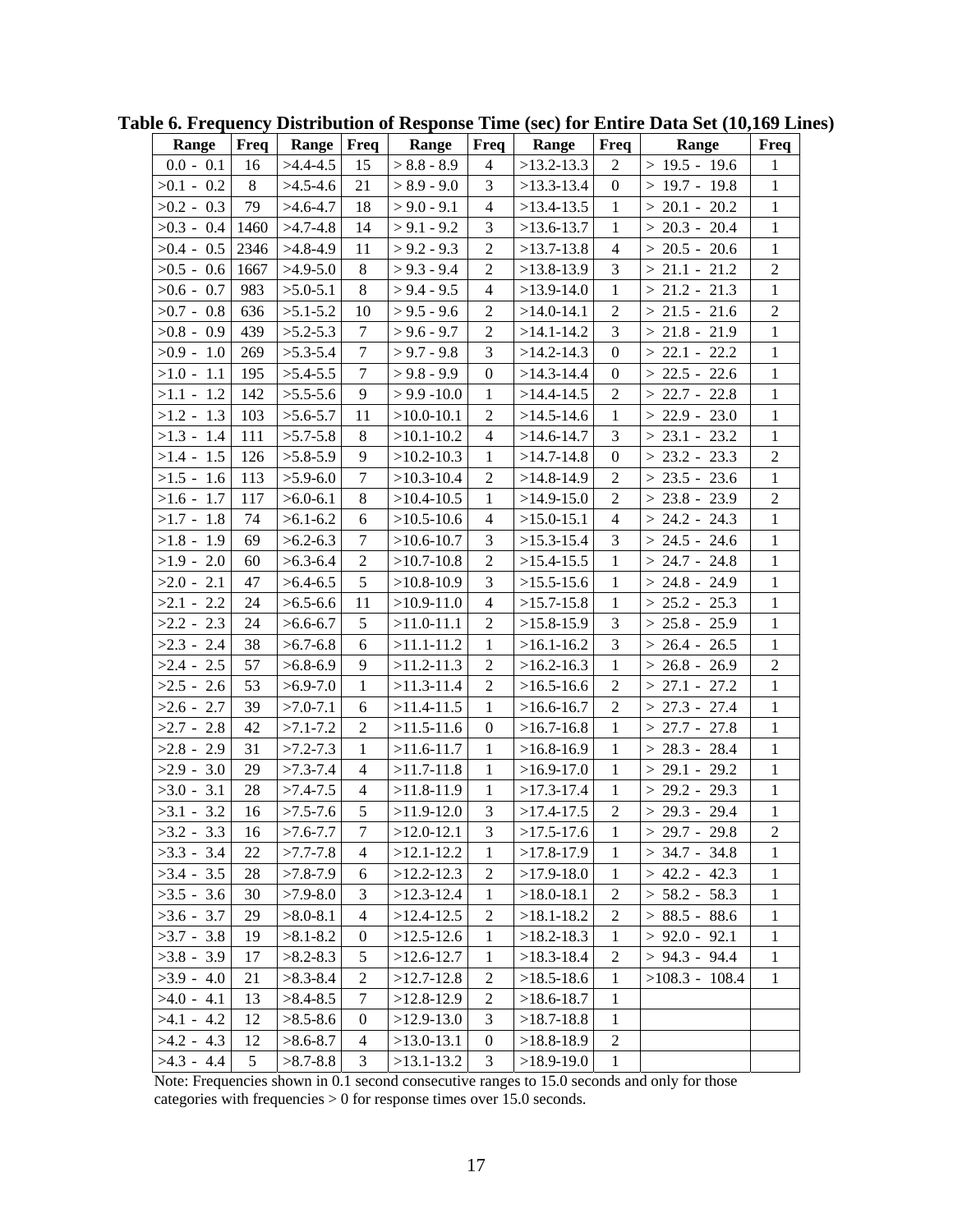#### **5.0 CONCLUSIONS AND RECOMMENDATIONS**

<span id="page-24-0"></span>This experiment attempted to identify a flashing pattern for beacons that could be more effective at getting drivers' attention than the current rapid flash pattern of three 0.1 second flashes followed by a half second dark period. To assess the beacon performance, the researchers analyzed a wide range of combinations of the resulting total data set. Based on the analysis described in the previous chapter, the researchers offer the following conclusion:

• No one flashing pattern had a statistically significant (at 95%) faster response time than any other across all scenarios.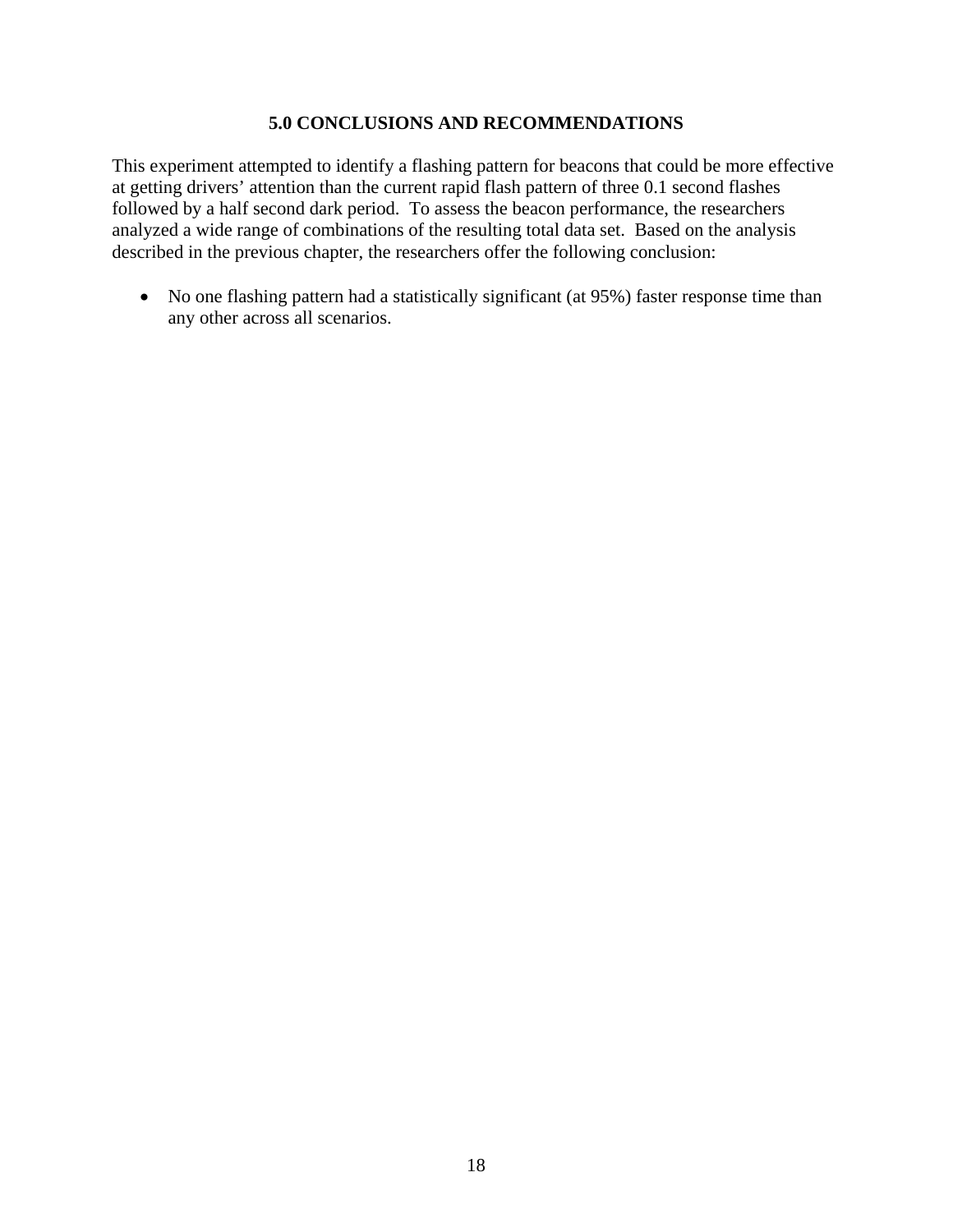#### **REFERENCES**

- <span id="page-25-0"></span>1. *Manual on Uniform Traffic Control Devices for Streets and Highways*. American Association of State Highway Officials, National Conference on Street and Highway Safety. Washington, D.C., November 1935, reprinted September 1937.
- 2. *Manual on Uniform Traffic Control Devices for Streets and Highways*. Public Roads Administration. Washington, D.C.: August 1948.
- 3. *Manual on Uniform Traffic Control Devices for Streets and Highways*. U.S. Department of Transportation, Washington, D.C., 2003.
- 4. Harding, Graham. Photosensitive Epilepsy. London: Mac Keith Press, 1994.
- 5. "Information on Epilepsy: Photosensitive Epilepsy." NSE: Information on Epilepsy: Photosensitive Epilepsy. September 2002. <http://www.epilepsynse.org.uk/pages/info/leaflets/photo.cfm>.
- 6. Verrotti, Alberto. "Photosensitivity and Epilepsy." Journal of Child Neurology 19 (2004): 571.
- 7. Harding, G. and S. Seri. "Photosensitive Epilepsy." Epilepsy Action: Photosensitive Epilepsy. 28 October 2005. <http://www.epilepsy.org.uk/info/photo.html>.
- 8. Bosch, Xavier. "Visually Induced Epilepsy Explained." The Lancet 355 (2000): 728.
- 9. Franconeri, S. L., Hollingworth, A., & Simons, D. J. Do new objects capture attention? Psychological Science, 16, 2005, pp. 275–281.
- 10. Woodson, W. E., & Conover, D. W. Human engineering guide for equipment designers (2nd ed.). Berkeley, CA: University of California Press, 1964.
- 11. Dougherty, R. F., Smith, A., Verardo, M. R., & Mayer, M. J. Visual search for flicker: high temporal frequency targets capture attention. Investigative Ophthalmology and Visual Science, 37, S296, 1996.
- 12. Theodore E. Cohn. Integration by the Human Eye: Implications for Warning Signal Design. Working Paper. UCTC No. 207, University of California Transportation Center, 1993.
- 13. William P. Berg, Eric D. Berglund, Adam J. Strang, Matthew J. Baum. Attention-capturing properties of high frequency luminance flicker: Implications for brake light conspicuity. Transportation Research Part F 10, 2007, pp. 22–32.
- 14. Elschner, H. (1992). Optimization of rear signals in cars and trucks. Research project of Daimler-Benz, Inc. Unpublished study cited in Gail, Lorig, Gelau, Heuzeroth, & Sievert, 2001 [Gail, J., Lorig, M., Gelau, C., Heuzeroth, D., & Sievert, W. Optimization of rear signal pattern for reduction of rear-end accidents during emergency braking maneuvers. Bundesanstalt fur Straßenwesen, Bergisch Gladbach (Germany). Heft F39. Report No.: 3897018179/0943-9307, 2001.]
- 15. Purchase Specification for Vehicle Traffic Control Signal Heads Light Emitting Diode (LED) Circular Signal Supplement, Institute of Transportation Engineers, Washington, D.C., June 8, 2005.
- 16. Easy RGB Color Calculator, <http://www.easyrgb.com/index.php?X=CALC>, Accessed March 24, 2007.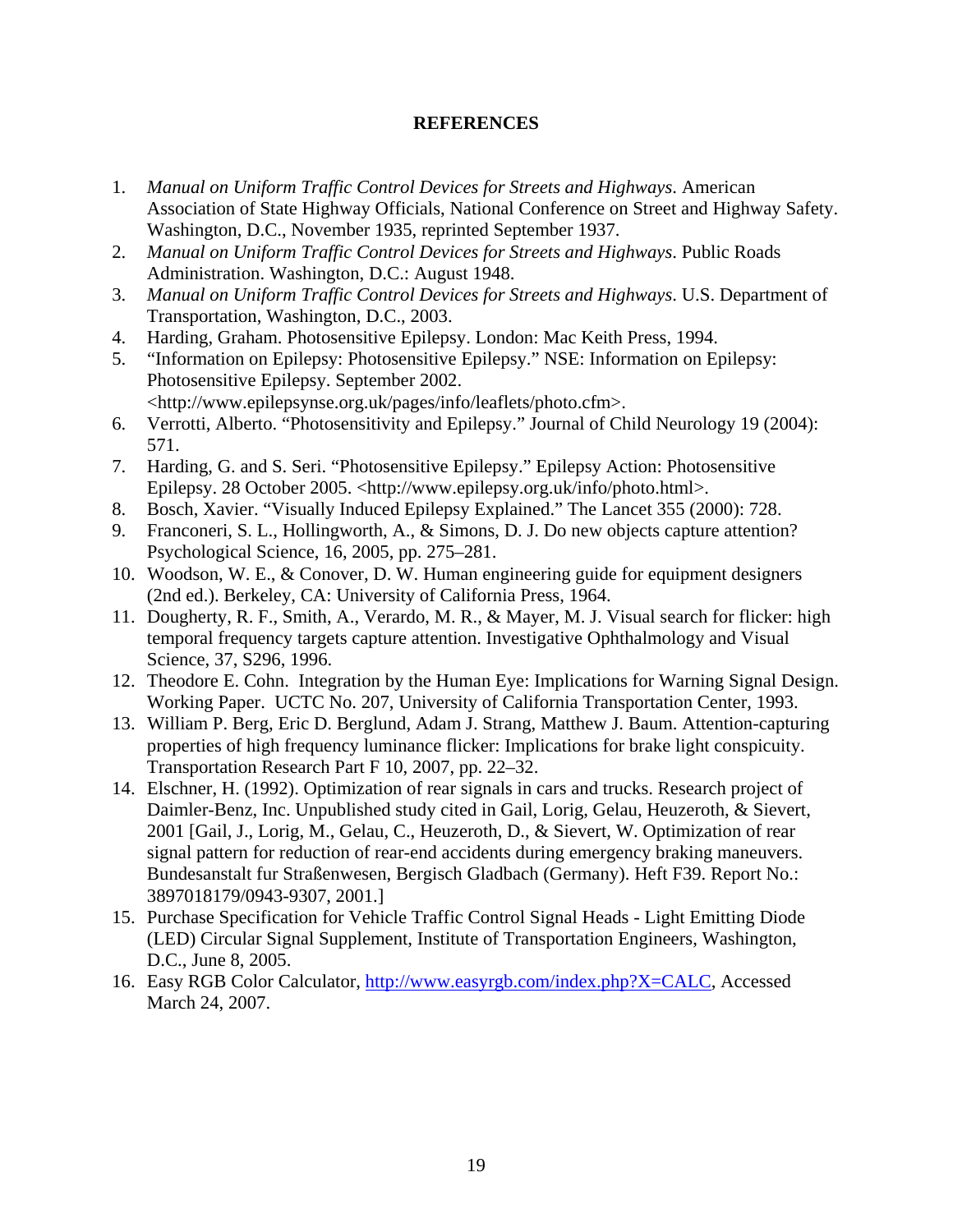## **APPENDIX: STATISTICAL ANALYSIS OF FULL DATA SET**

<span id="page-26-0"></span>The information in this appendix presents the Analysis of Variance (ANOVA) for the full data set of 10,169 lines of data. The ANOVA analysis was done with a confidence interval of 95 percent.

## **FULL DATA SET, ALL BACKGROUNDS, ALL DISTANCES (10,169 LINES)**

| Source                                     |             | DF              | SS                                       |                      | MS F | P |      |                                      |  |
|--------------------------------------------|-------------|-----------------|------------------------------------------|----------------------|------|---|------|--------------------------------------|--|
| Flash Code                                 |             | $4\overline{ }$ |                                          | 76.2 19.0 1.93 0.102 |      |   |      |                                      |  |
| Error                                      |             |                 | 10164 100105.2 9.8                       |                      |      |   |      |                                      |  |
| Total Total                                |             |                 | 10168 100181.3                           |                      |      |   |      |                                      |  |
| $S = 3.138$ R-Sq = 0.08% R-Sq(adj) = 0.04% |             |                 |                                          |                      |      |   |      |                                      |  |
|                                            |             |                 |                                          |                      |      |   |      |                                      |  |
|                                            |             |                 |                                          |                      |      |   |      | Individual 95% CIs For Mean Based on |  |
|                                            |             |                 |                                          | Pooled StDev         |      |   |      |                                      |  |
| Level                                      | $\mathbb N$ | Mean            | StDev                                    |                      |      |   |      | ---+---------+---------+--------+--- |  |
| A                                          | 2036        |                 | $1.142 \quad 2.055 \quad (------+-----)$ |                      |      |   |      |                                      |  |
| B                                          | 2031        |                 |                                          |                      |      |   |      |                                      |  |
| C                                          | 2020        |                 | 1.283 2.610                              |                      |      |   |      |                                      |  |
| D                                          | 2038        |                 | 1.308 3.202                              |                      |      |   |      |                                      |  |
| E                                          | 2044        |                 | 1.413 3.572                              |                      |      |   |      |                                      |  |
|                                            |             |                 |                                          |                      |      |   |      | ---+---------+----------+-------+-   |  |
|                                            |             |                 |                                          | 1.05                 | 1.20 |   | 1.35 | 1.50                                 |  |
|                                            |             |                 |                                          |                      |      |   |      |                                      |  |

Pooled StDev = 3.138

#### **BLACK BACKGROUND ONLY, ALL DISTANCES (3,350 LINES)**

| DF<br>SS<br>Source<br>4<br>2.301 0.575 0.63 0.644<br>Flash Code<br>3075.187<br>3345<br>Error<br>3077.488<br>Total 3349<br>$S = 0.9588$ R-Sq = 0.07% R-Sq(adj) = 0.00% |             |                   | МS<br>0.919 | F            | P |  |                                      |
|-----------------------------------------------------------------------------------------------------------------------------------------------------------------------|-------------|-------------------|-------------|--------------|---|--|--------------------------------------|
|                                                                                                                                                                       |             |                   |             | Pooled StDev |   |  | Individual 95% CIs For Mean Based on |
| Level                                                                                                                                                                 | $\mathbf N$ | Mean              | StDev       |              |   |  |                                      |
| A                                                                                                                                                                     | 671         | 0.6982 1.1399     |             |              |   |  | ( -----------*----------- )          |
| B                                                                                                                                                                     | 667         | 0.6597            | 0.7566      |              |   |  |                                      |
| C                                                                                                                                                                     | 660         | 0.6610            |             |              |   |  |                                      |
| D                                                                                                                                                                     | 676         | 0.7122            | 1.0440      |              |   |  |                                      |
| E.                                                                                                                                                                    |             | 676 0.7235 1.0101 |             |              |   |  |                                      |
|                                                                                                                                                                       |             |                   |             |              |   |  | --+---------+---------+--------+---  |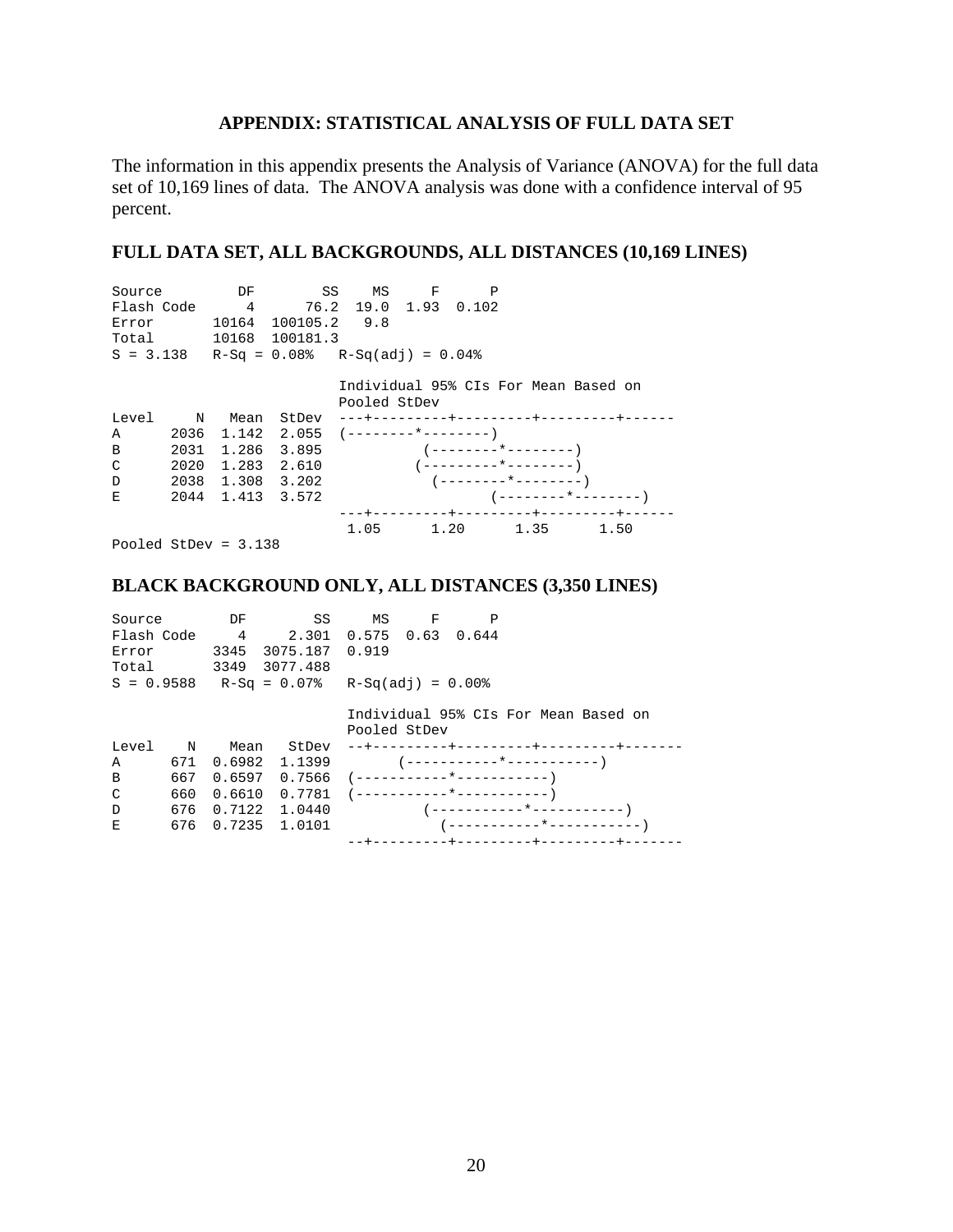## **Black Background, Distance = 100 Feet (1,115 lines)**

| Source       |             | DF                                          | SS SS              | MS | - F          | P                                     |                                             |      |  |
|--------------|-------------|---------------------------------------------|--------------------|----|--------------|---------------------------------------|---------------------------------------------|------|--|
|              |             | Flash Code 4 6.079 1.520 2.72 0.029         |                    |    |              |                                       |                                             |      |  |
| Error        |             |                                             | 1110 620.637 0.559 |    |              |                                       |                                             |      |  |
|              |             | Total 1114 626.717                          |                    |    |              |                                       |                                             |      |  |
|              |             | $S = 0.7478$ R-Sq = 0.97% R-Sq(adj) = 0.61% |                    |    |              |                                       |                                             |      |  |
|              |             |                                             |                    |    |              |                                       |                                             |      |  |
|              |             |                                             |                    |    |              |                                       | Individual 95% CIs For Mean Based on        |      |  |
|              |             |                                             |                    |    | Pooled StDev |                                       |                                             |      |  |
| Level        | $\mathbf N$ | Mean                                        | StDev              |    |              |                                       |                                             |      |  |
| A            |             |                                             |                    |    |              |                                       | $223 \t 0.7205 \t 1.3462$ (-------*-------) |      |  |
| B            |             | $219$ 0.5140 0.2616 (-------*-------)       |                    |    |              |                                       |                                             |      |  |
| C            | 224         | 0.5445                                      |                    |    |              | $0.5406$ $(-----+-----$               |                                             |      |  |
| $\mathbb{D}$ |             |                                             |                    |    |              | $229$ 0.5903 0.6830 (-------*-------) |                                             |      |  |
| E            |             | $220$ 0.5362 0.3817 (--------*-------)      |                    |    |              |                                       |                                             |      |  |
|              |             |                                             |                    |    |              |                                       | -----+---------+---------+--------+-        |      |  |
|              |             |                                             |                    |    |              |                                       | $0.48$ 0.60 0.72                            | 0.84 |  |
|              |             |                                             |                    |    |              |                                       |                                             |      |  |

Pooled StDev = 0.7478

#### **Black Background, Distance = 200 Feet (1,111 lines)**

| Source       |             | DF             | SS            | ΜS             | F                   | P     |                                      |       |
|--------------|-------------|----------------|---------------|----------------|---------------------|-------|--------------------------------------|-------|
| Flash Code   |             | $\overline{4}$ | 0.498         | $0.125$ $0.21$ |                     | 0.935 |                                      |       |
| Error        |             | 1106           | 667.604       | 0.604          |                     |       |                                      |       |
| Total        |             | 1110           | 668.102       |                |                     |       |                                      |       |
| $S = 0.7769$ |             |                | $R-Sq = 0.07$ |                | $R-Sq(adi) = 0.00%$ |       |                                      |       |
|              |             |                |               |                | Pooled StDev        |       | Individual 95% CIs For Mean Based on |       |
| Level        | $\mathbf N$ | Mean           | StDev         |                |                     |       | -----+---------+---------+---------+ |       |
| A            | 221         | 0.6297         | 0.6753        |                |                     |       |                                      |       |
| B            | 225         | 0.6838         | 0.7597        |                |                     |       |                                      |       |
| C            | 219         | 0.6631         | 0.6418        |                |                     |       |                                      |       |
| D            | 222         | 0.6898         | 0.9337        |                |                     |       |                                      |       |
| E            | 224         | 0.6737         | 0.8351        |                |                     |       |                                      |       |
|              |             |                |               |                |                     |       | +---------+---------+--------+-      |       |
|              |             |                |               |                | 0.560               | 0.630 | 0.700                                | 0.770 |

Pooled StDev = 0.7769

#### **Black Background, Distance = 300 Feet (1,124 lines)**

| Source       |     |                 | DF SS                                                |              | MS F | P |                                               |                                        |
|--------------|-----|-----------------|------------------------------------------------------|--------------|------|---|-----------------------------------------------|----------------------------------------|
| Flash Code   |     |                 | 4   6.29   1.57   1.01   0.401                       |              |      |   |                                               |                                        |
| Error        |     | 1119            | 1742.94 1.56                                         |              |      |   |                                               |                                        |
|              |     |                 | Total 1123 1749.23                                   |              |      |   |                                               |                                        |
|              |     |                 | $S = 1.248$ R-Sq = 0.36% R-Sq(adj) = 0.00%           |              |      |   |                                               |                                        |
|              |     |                 |                                                      | Pooled StDev |      |   |                                               | Individual 95% CIs For Mean Based on   |
| Level N Mean |     |                 | StDev                                                |              |      |   |                                               | -+---------+---------+-------+-----    |
| Α            |     |                 | $227 \quad 0.743 \quad 1.273 \quad (-------*------)$ |              |      |   |                                               |                                        |
| B            |     |                 | $223 \t 0.778 \t 1.016 \t (-------*------")$         |              |      |   |                                               |                                        |
| C            |     |                 | $217$ 0.779 1.050 (---------*---------------         |              |      |   |                                               |                                        |
| D            | 225 |                 |                                                      |              |      |   | $0.858 \quad 1.383 \quad (-----+-----+-----)$ |                                        |
| E            |     | 232 0.949 1.443 |                                                      |              |      |   |                                               |                                        |
|              |     |                 |                                                      |              |      |   |                                               | -+---------+---------+---------+------ |
|              |     |                 |                                                      |              |      |   | $0.60 \t 0.75 \t 0.90$                        | 1.05                                   |

Pooled StDev = 1.248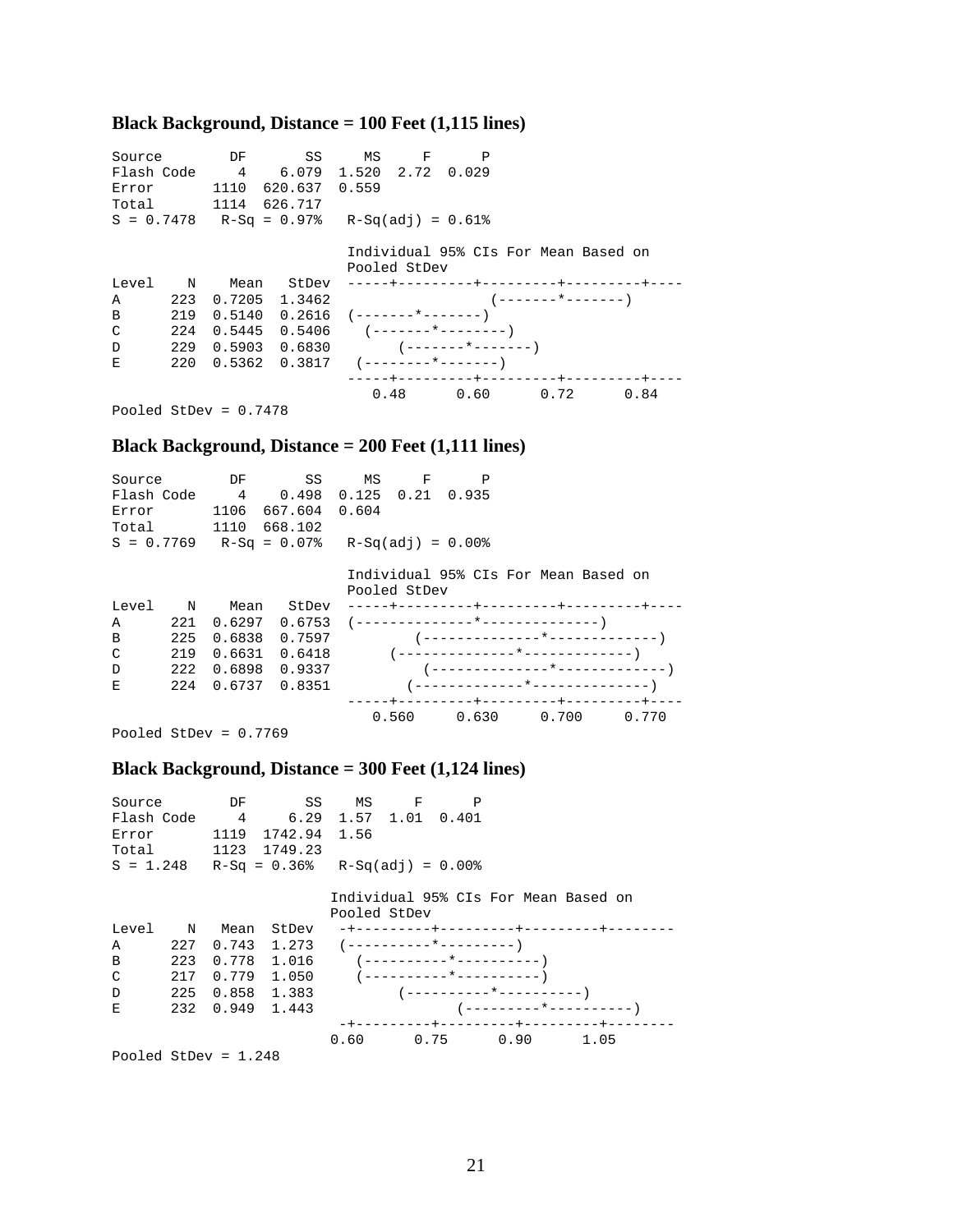## **GRAY BACKGROUND ONLY, ALL DISTANCES (3,487 LINES)**

| Source                 |     | DF   | SS                                         | MS | $\mathbf{F}$ | P |                                |                                                   |  |
|------------------------|-----|------|--------------------------------------------|----|--------------|---|--------------------------------|---------------------------------------------------|--|
| Flash Code             |     |      | 4 51.7 12.9 0.82 0.513                     |    |              |   |                                |                                                   |  |
| Error                  |     | 3482 | 54954.3 15.8                               |    |              |   |                                |                                                   |  |
| Total                  |     |      | 3486 55005.9                               |    |              |   |                                |                                                   |  |
|                        |     |      | $S = 3.973$ R-Sq = 0.09% R-Sq(adj) = 0.00% |    |              |   |                                |                                                   |  |
|                        |     |      |                                            |    |              |   |                                |                                                   |  |
|                        |     |      |                                            |    |              |   |                                | Individual 95% CIs For Mean Based on Pooled StDev |  |
| Level N Mean           |     |      | StDev                                      |    |              |   | +---------+---------+-------+- |                                                   |  |
| $\mathbb A$            |     |      | 692 1.285 2.496                            |    |              |   |                                |                                                   |  |
| B                      |     |      | 700 1.606 5.932                            |    |              |   |                                |                                                   |  |
| C                      | 701 |      | 1.425 2.706                                |    |              |   |                                |                                                   |  |
| D                      |     |      | 693 1.561 4.513                            |    |              |   |                                |                                                   |  |
| E.                     |     |      | 701 1.588 3.124                            |    |              |   |                                | ( -----------*----------- )                       |  |
|                        |     |      |                                            |    |              |   |                                |                                                   |  |
|                        |     |      |                                            |    |              |   | $1.00 \t 1.25 \t 1.50 \t 1.75$ |                                                   |  |
| Pooled StDev = $3.973$ |     |      |                                            |    |              |   |                                |                                                   |  |

#### **Distance = 100 Feet (1,161 lines)**

| Source      |             | DF            | SS                                         | MS              | $\mathbf{F}$ | P |                                      |      |  |
|-------------|-------------|---------------|--------------------------------------------|-----------------|--------------|---|--------------------------------------|------|--|
| Flash Code  |             |               | 4 1.55                                     | 0.39 0.14 0.966 |              |   |                                      |      |  |
| Error       |             | 1156          | 3127.72                                    | 2.71            |              |   |                                      |      |  |
| Total 1160  |             |               | 3129.26                                    |                 |              |   |                                      |      |  |
|             |             |               | $S = 1.645$ R-Sq = 0.05% R-Sq(adj) = 0.00% |                 |              |   |                                      |      |  |
|             |             |               |                                            |                 |              |   |                                      |      |  |
|             |             |               |                                            |                 |              |   | Individual 95% CIs For Mean Based on |      |  |
|             |             |               |                                            | Pooled StDev    |              |   |                                      |      |  |
| Level       | $\mathbb N$ | Mean          | StDev                                      |                 |              |   | ---+---------+---------+-------+-    |      |  |
| $\mathbb A$ | 228         |               | $0.865$ 1.197                              |                 |              |   |                                      |      |  |
| B           | 236         |               | $0.838$ 2.475                              |                 |              |   |                                      |      |  |
| C           | 236         |               | $0.841$ 1.472                              |                 |              |   |                                      |      |  |
| D           | 227         |               |                                            |                 |              |   |                                      |      |  |
| E.          | 234         | $0.868$ 1.409 |                                            |                 |              |   |                                      |      |  |
|             |             |               |                                            |                 |              |   | -+---------+---------+--------+--    |      |  |
|             |             |               |                                            | 0.60            |              |   | $0.75$ 0.90                          | 1.05 |  |

Pooled StDev = 1.645

#### **Distance = 200 Feet (1,161 lines)**

| Source      | DF | SS                                   | M.S                 | $\mathbf{F}$ |  |
|-------------|----|--------------------------------------|---------------------|--------------|--|
| Flash Code  |    | 4                                    | 36.6 9.2 0.66 0.621 |              |  |
| Error       |    | 1156 16059.7 13.9                    |                     |              |  |
| Total       |    | 1160 16096.3                         |                     |              |  |
| $S = 3.727$ |    | $R-Sq = 0.23$ % $R-Sq(adj) = 0.00$ % |                     |              |  |

 Individual 95% CIs For Mean Based on Pooled StDev

|              | B 230 1.499 6.295                 |  | ( -----------*------------ )         |  |  |
|--------------|-----------------------------------|--|--------------------------------------|--|--|
|              | $C = 232 \quad 1.623 \quad 3.125$ |  |                                      |  |  |
| $\mathbf{D}$ | 232 1.544 3.117                   |  |                                      |  |  |
|              | E 233 1.450 2.796                 |  |                                      |  |  |
|              |                                   |  | ----+---------+----------+-------+-- |  |  |
|              |                                   |  | $0.80 \t 1.20 \t 1.60 \t 2.00$       |  |  |

Pooled StDev = 3.727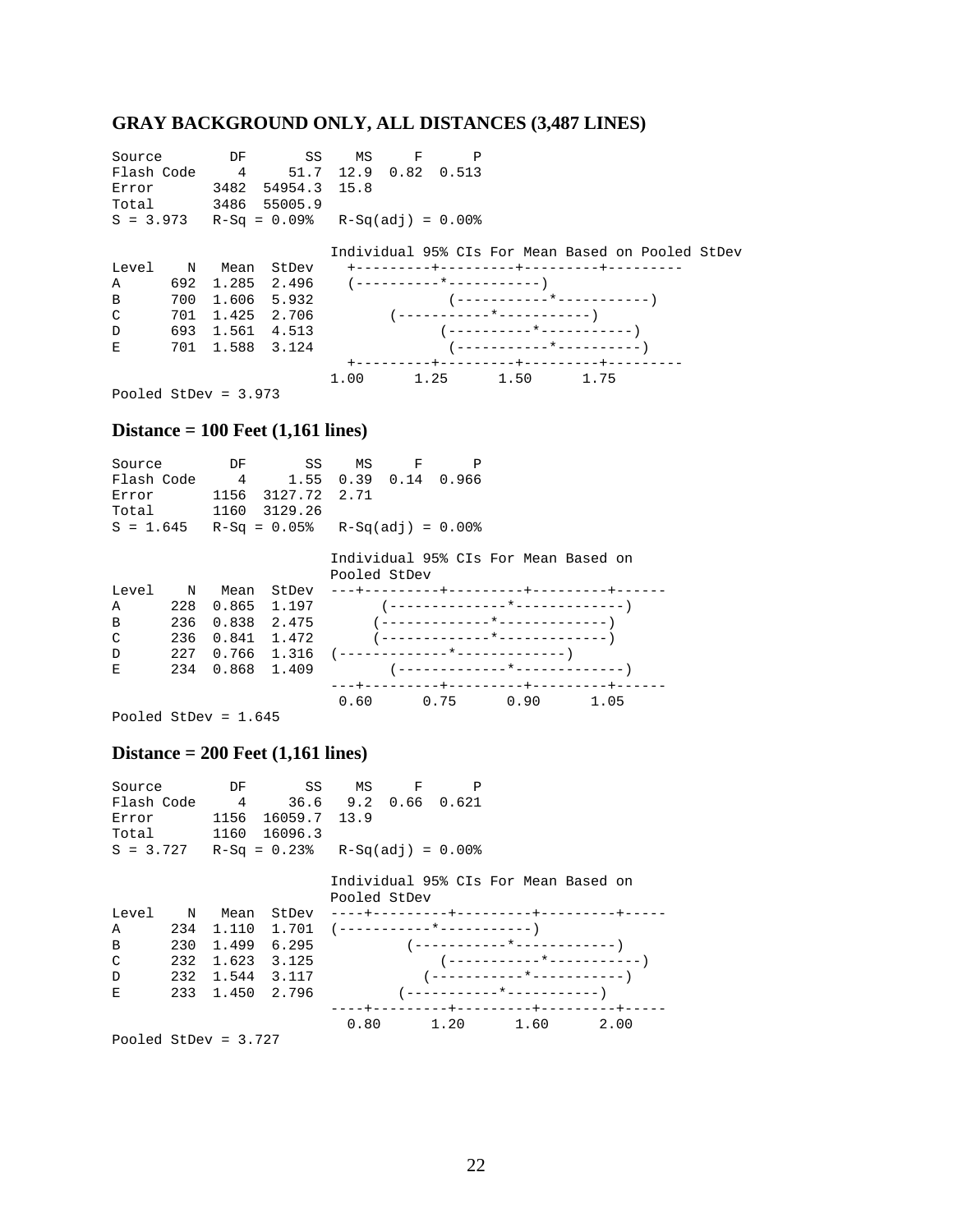## **Distance = 300 Feet (1,165 lines)**

| Source                 |                 | DF SS                                                 |              | MS F | P |                                      |                                      |  |
|------------------------|-----------------|-------------------------------------------------------|--------------|------|---|--------------------------------------|--------------------------------------|--|
|                        |                 | Flash Code 4 95.6 23.9 0.80 0.524                     |              |      |   |                                      |                                      |  |
|                        |                 | Error 1160 34601.8 29.8                               |              |      |   |                                      |                                      |  |
|                        |                 | Total 1164 34697.4                                    |              |      |   |                                      |                                      |  |
|                        |                 | $S = 5.462$ R-Sq = 0.28% R-Sq(adj) = 0.00%            |              |      |   |                                      |                                      |  |
|                        |                 |                                                       |              |      |   |                                      |                                      |  |
|                        |                 |                                                       |              |      |   | Individual 95% CIs For Mean Based on |                                      |  |
|                        |                 |                                                       | Pooled StDev |      |   |                                      |                                      |  |
| Level N Mean           |                 | StDev                                                 |              |      |   |                                      | -+---------+---------+-------+------ |  |
| Α                      |                 | $230 \quad 1.880 \quad 3.723 \quad (-------*------")$ |              |      |   |                                      |                                      |  |
| B                      |                 | 234 2.486 7.686                                       |              |      |   | $(-------+--+------)$                |                                      |  |
| C                      |                 | $233 \quad 1.821 \quad 3.105 \quad (-------*------")$ |              |      |   |                                      |                                      |  |
| D                      |                 | 234 2.348 6.924                                       |              |      |   |                                      |                                      |  |
| E                      | 234 2.447 4.274 |                                                       |              |      |   |                                      |                                      |  |
|                        |                 |                                                       |              |      |   |                                      |                                      |  |
|                        |                 |                                                       | 1.20         |      |   | 1.80 2.40                            | 3.00                                 |  |
| Pooled StDev = $5.462$ |                 |                                                       |              |      |   |                                      |                                      |  |

## **MOVING BACKGROUND ONLY, ALL DISTANCES (3,332 LINES)**

| Source | DF              | SS                                         | MS           | $\mathbf{F}$ |                      |                                        |  |
|--------|-----------------|--------------------------------------------|--------------|--------------|----------------------|----------------------------------------|--|
|        |                 | Flash Code 4 91.1 22.8 1.89 0.110          |              |              |                      |                                        |  |
| Error  |                 | 3327 40185.9 12.1                          |              |              |                      |                                        |  |
|        |                 | Total 3331 40277.0                         |              |              |                      |                                        |  |
|        |                 | $S = 3.475$ R-Sq = 0.23% R-Sq(adj) = 0.11% |              |              |                      |                                        |  |
|        |                 |                                            |              |              |                      | Individual 95% CIs For Mean Based on   |  |
|        |                 |                                            | Pooled StDev |              |                      |                                        |  |
|        | Level N Mean    | StDev                                      |              |              |                      | -+---------+---------+-------+-----    |  |
| Α      |                 | $673$ 1.436 2.188 $(----+---+---)$         |              |              |                      |                                        |  |
| B      |                 | $664$ 1.578 2.863 (-------*-------)        |              |              |                      |                                        |  |
| C      | 659 1.754 3.446 |                                            |              |              | $(------+------)$    |                                        |  |
| D      | 669 1.648 2.919 |                                            |              |              |                      |                                        |  |
| E      | 667 1.926 5.203 |                                            |              |              |                      |                                        |  |
|        |                 |                                            |              |              |                      | -+---------+---------+---------+------ |  |
|        |                 |                                            | 1.20         |              | $1.50$ $1.80$ $2.10$ |                                        |  |
|        |                 |                                            |              |              |                      |                                        |  |

Pooled StDev = 3.475

#### **Distance = 100 Feet (1,128 lines)**

| Source<br>Error        |     |                 | DF SS MS F<br>Flash Code 4 13.66 3.41 1.51 0.198<br>1123 2544.55 2.27<br>Total 1127 2558.21 |              | P |                                         |  |
|------------------------|-----|-----------------|---------------------------------------------------------------------------------------------|--------------|---|-----------------------------------------|--|
|                        |     |                 | $S = 1.505$ R-Sq = 0.53% R-Sq(adj) = 0.18%                                                  |              |   |                                         |  |
|                        |     |                 |                                                                                             | Pooled StDev |   | Individual 95% CIs For Mean Based on    |  |
| Level N                |     | Mean            |                                                                                             |              |   |                                         |  |
| A                      | 229 |                 |                                                                                             |              |   |                                         |  |
| B                      | 225 |                 | $0.851 \quad 1.006 \quad (-------*------)$                                                  |              |   |                                         |  |
| C                      | 228 |                 |                                                                                             |              |   |                                         |  |
| D                      | 222 |                 | $0.834$ 1.084 $(-------*------)$                                                            |              |   |                                         |  |
| E                      |     | 224 1.060 2.334 |                                                                                             |              |   |                                         |  |
|                        |     |                 |                                                                                             |              |   | --------+---------+---------+--------+- |  |
|                        |     |                 |                                                                                             |              |   | $0.80 \t 1.00 \t 1.20 \t 1.40$          |  |
| Pooled StDev = $1.505$ |     |                 |                                                                                             |              |   |                                         |  |

23